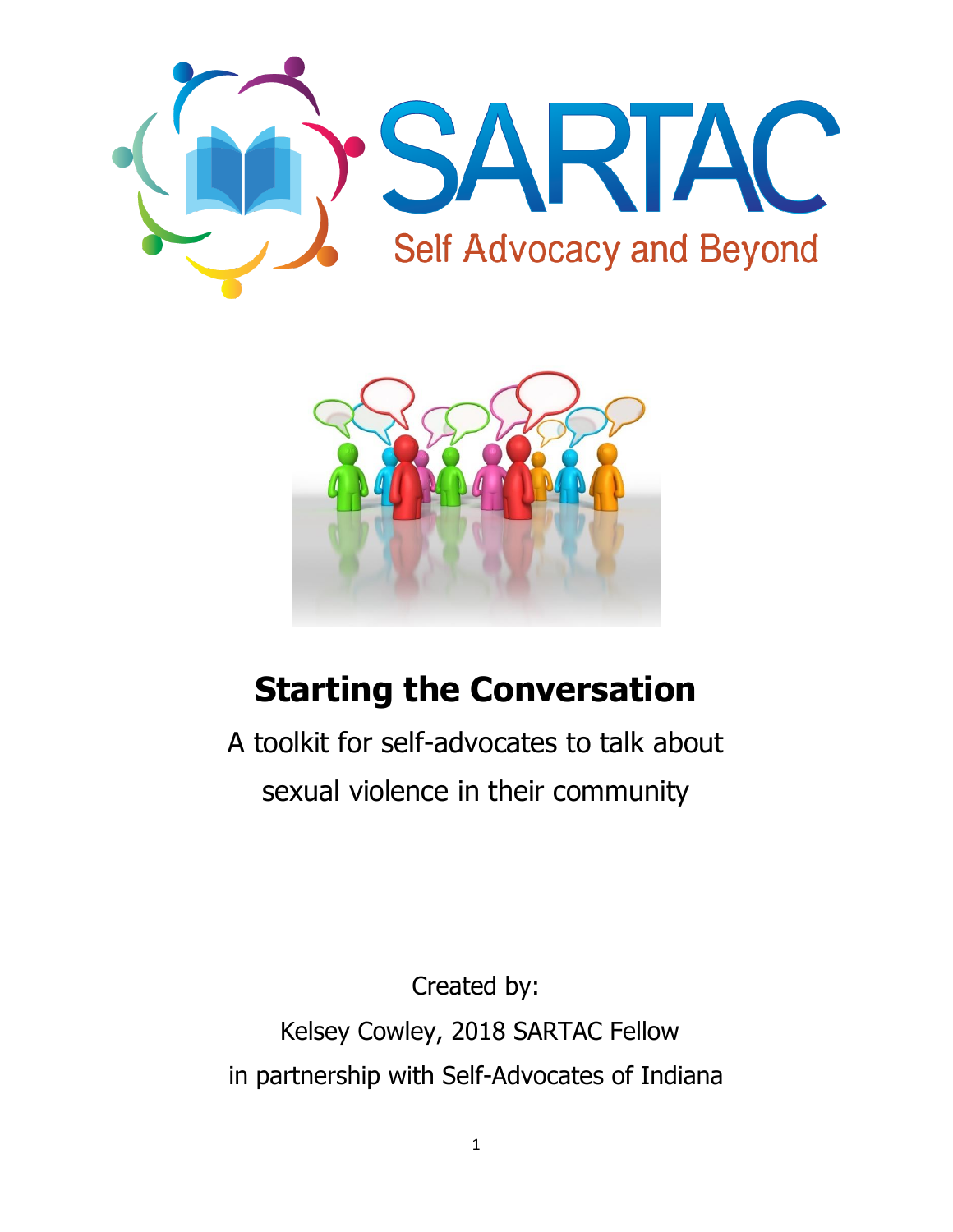# **Table of Contents**







|--|



|--|--|





|--|--|



|--|--|

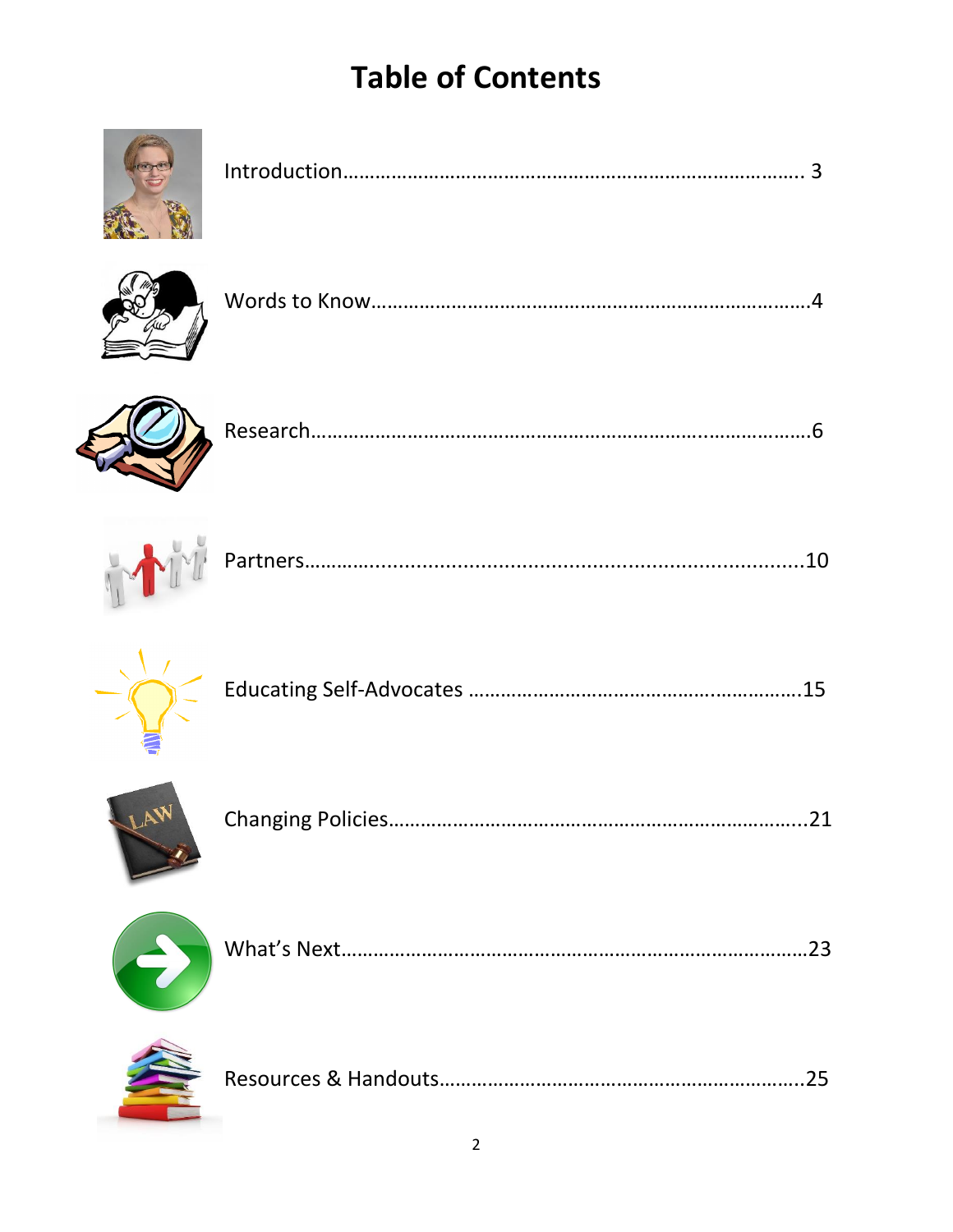# **Introduction**

# **About me:**



My name is Kelsey Cowley. I am 30 years old and I live in Avon, Indiana. I am the Vice President of Self-Advocates of Indiana. I sit on several committees about disability and self-advocacy. I also lead my local selfadvocacy group.

I am passionate about equal rights for people with disabilities. I spend a lot of time speaking up about issues that affect us.

# **My host organization:**



Self-Advocates of Indiana (SAI) is a statewide advocacy organization led by and for people with disabilities. We speak out, educate, and advocate for equal rights, respect, and inclusion for all in the community. More information can be found at [www.saind.org.](http://www.saind.org/)

# **Why this is important to me:**

This issue is personal to me because I have been the victim of sexual violence. I was five when I was abused by my dad. What my dad did to me has caused issues like Post Traumatic Stress Disorder (PTSD). These issues still affect me as an adult.

A few years ago, I was in an abusive relationship. My friends and family helped me realize the relationship was not safe. They helped me get out of it. I know these experiences are not my fault. It is important that people with disabilities know what healthy and unhealthy relationships look like. We also need to learn how to advocate for ourselves to get out these types of unsafe situations.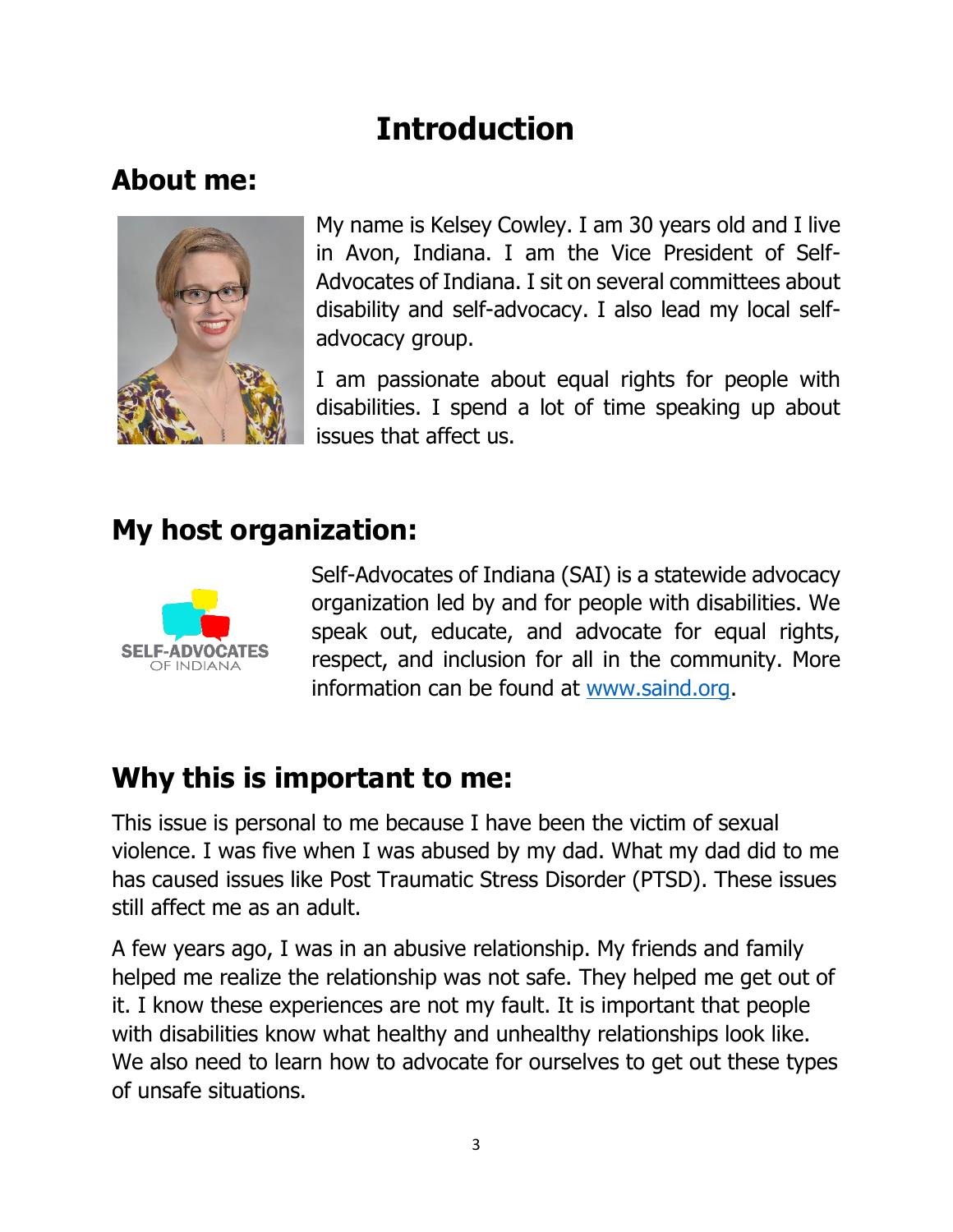

# **WORDS TO KNOW**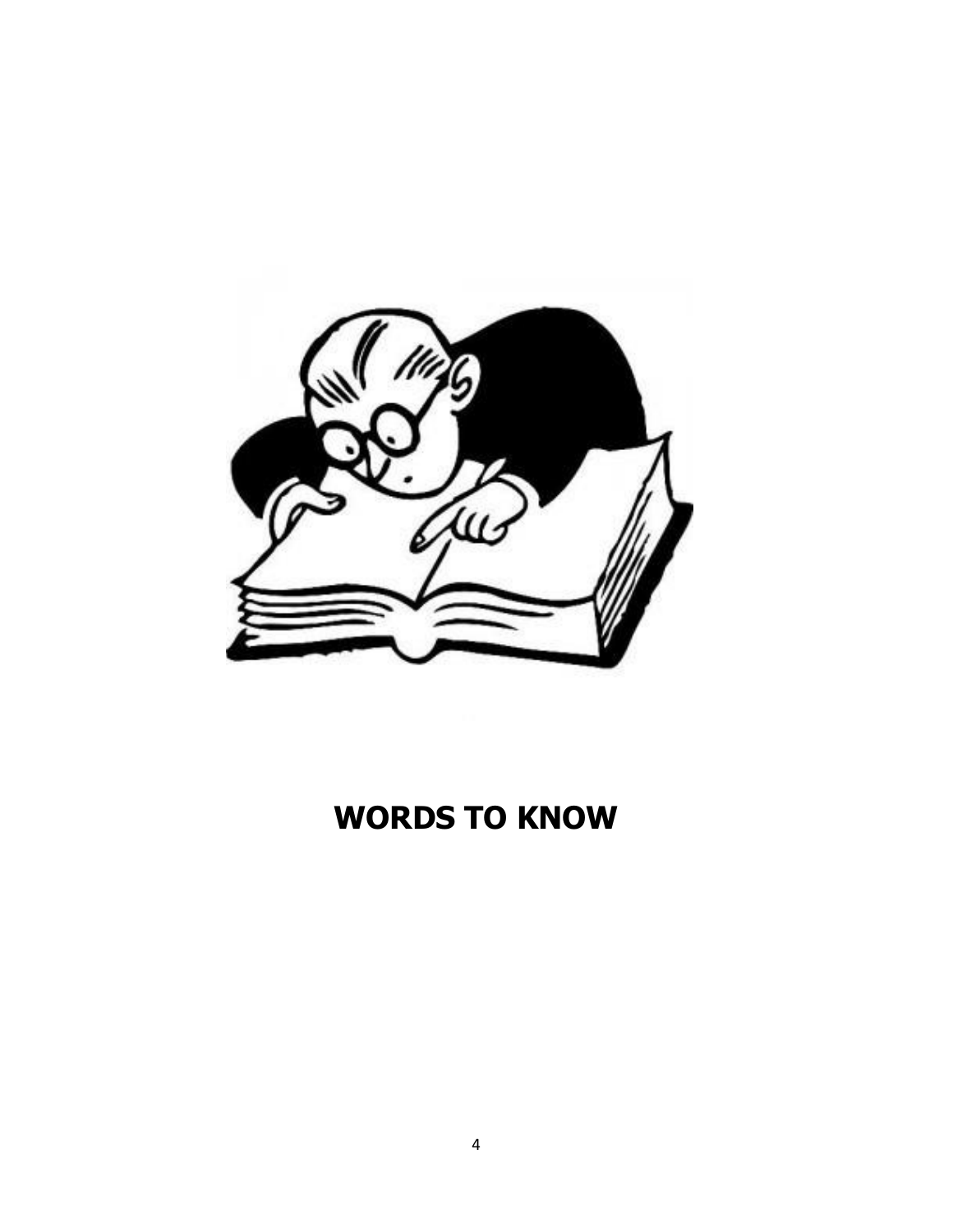# **Words to Know**

**Sexual Violence:** Sexual violence is any unwanted or forced sexual touching or activity. It covers many crimes like rape, sexual assault, and sexual abuse. (GMSA & RAINN)

**Consent:** Consent means getting a "yes" from someone before touching or sexual activity. The "yes" must be freely chosen.

- No lies
- No threats
- No pressure
- No force
- No bribes

A person can change their "yes" to "no" at any time. (GMSA)

**Sexual Assault:** Sexual contact or behavior that occurs without a yes. This includes forcing someone to do sexual acts that someone does not want. (RAINN)

**Domestic/Intimate Partner Violence:** Domestic Violence can happen in personal relationships. Abusers can be a spouse, partner, a family member or caregiver. The abuser has power and control over the person.

Domestic Violence can be:

- Physical like hitting or shoving
- Emotional like name calling or yelling
- Misusing a person's money
- Taking away things a person needs such as medication, talking machine, or wheelchair
- Using threats
- Destroying property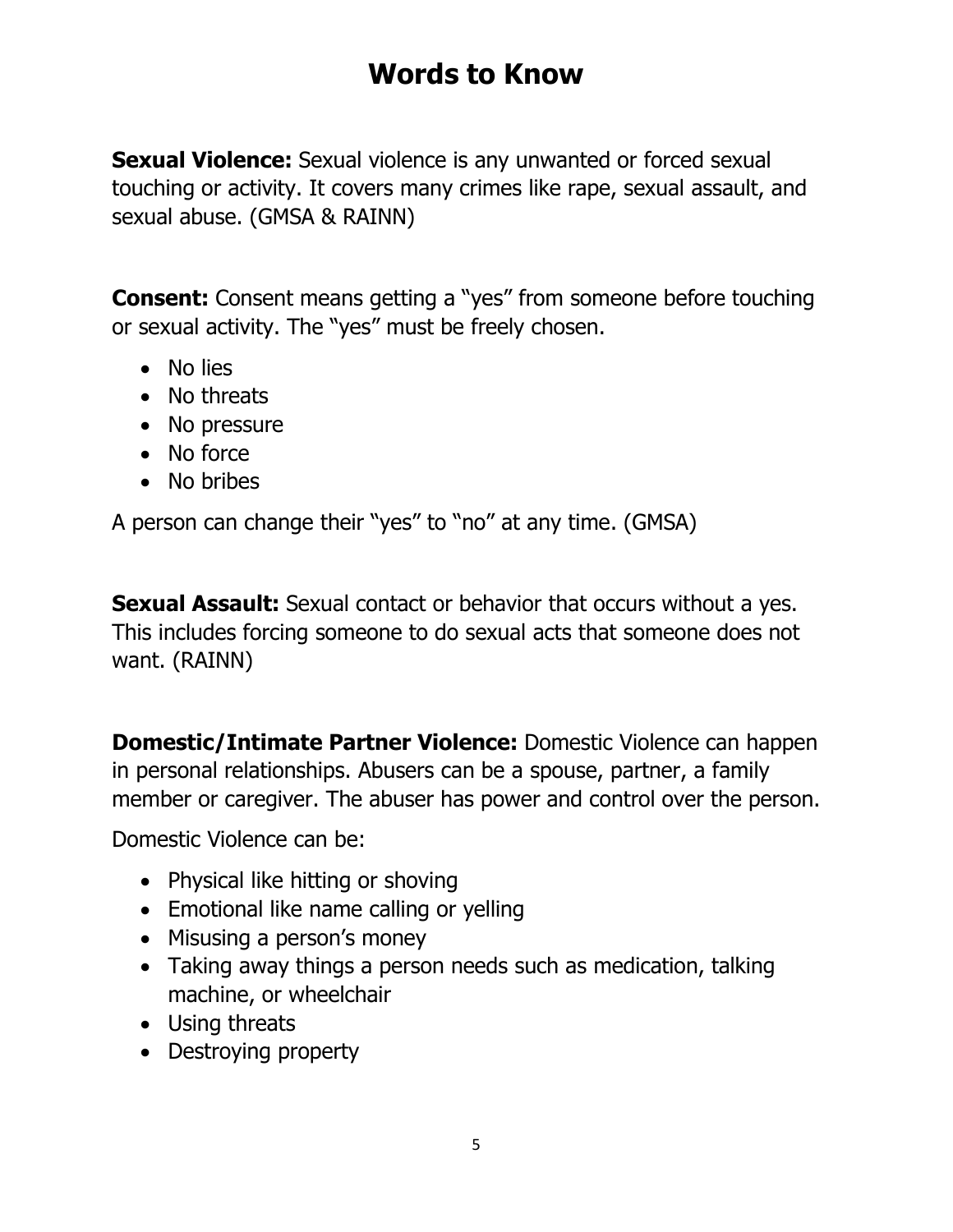

# **Research**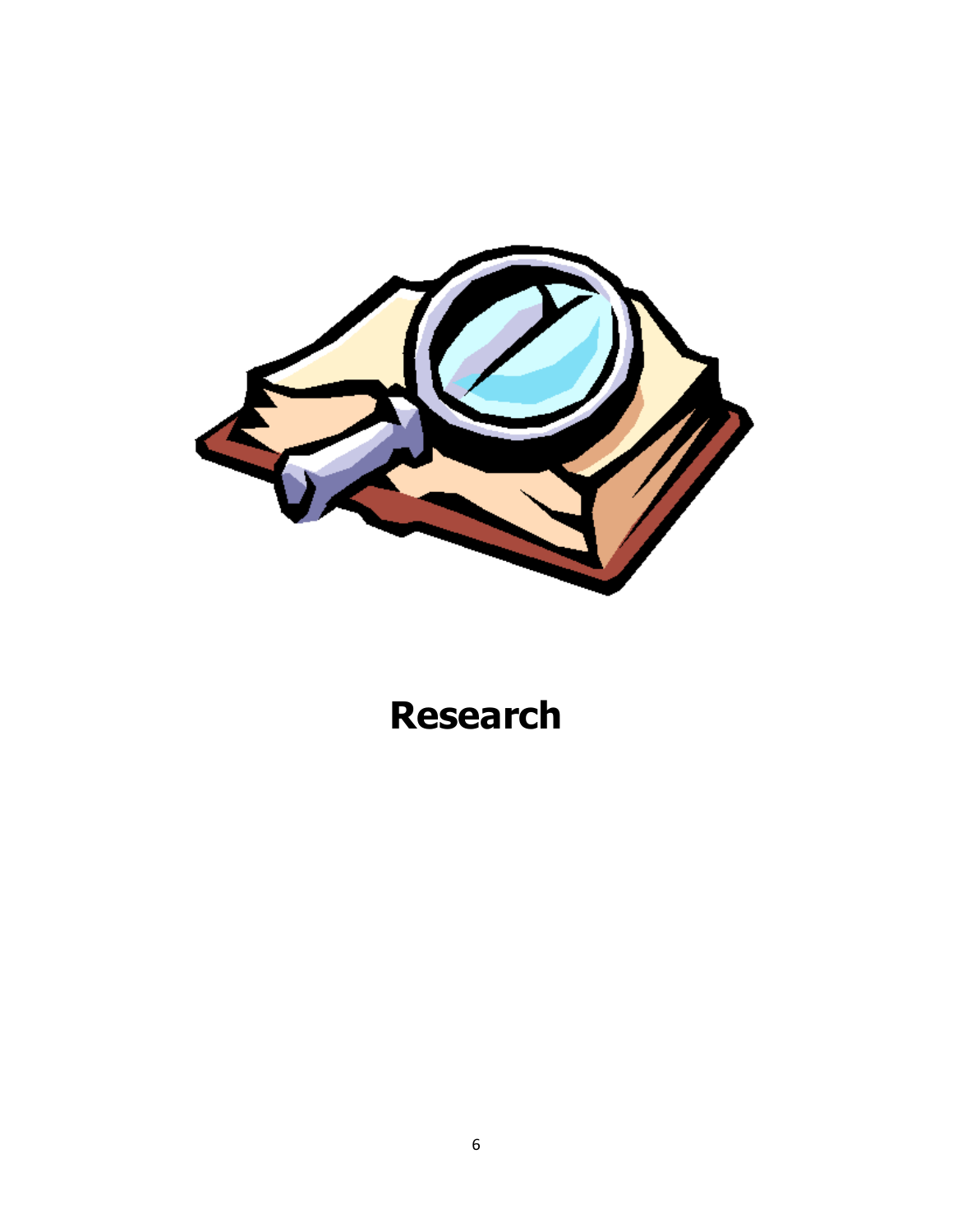# **Research**

Sexual violence has been talked about a lot in the news over the past year with the "Me Too" movement. These conversations have not involved people with disabilities.

People with disabilities are more likely to experience sexual violence than people without disabilities.

#### **Here are some things I learned:**

- People with disabilities are 7 times more likely to be sexually assaulted then people without disabilities (The Arc U.S.)
- Nearly 90% of women with intellectual or developmental disabilities experience sexual assault during their lifetime (The Arc U.S.)



- These crimes go mostly unrecognized, unprosecuted and unpunished (NPR)
- People with disabilities are even more likely to be abused by someone they know (The Justice Department)
- From more than 500 cases of suspected abuse in 2016 (NPR):
	- $\circ$  42%--other people with intellectual disabilities
	- $\circ$  14%--staff
	- o 12%--relatives
	- $\circ$  11%--friends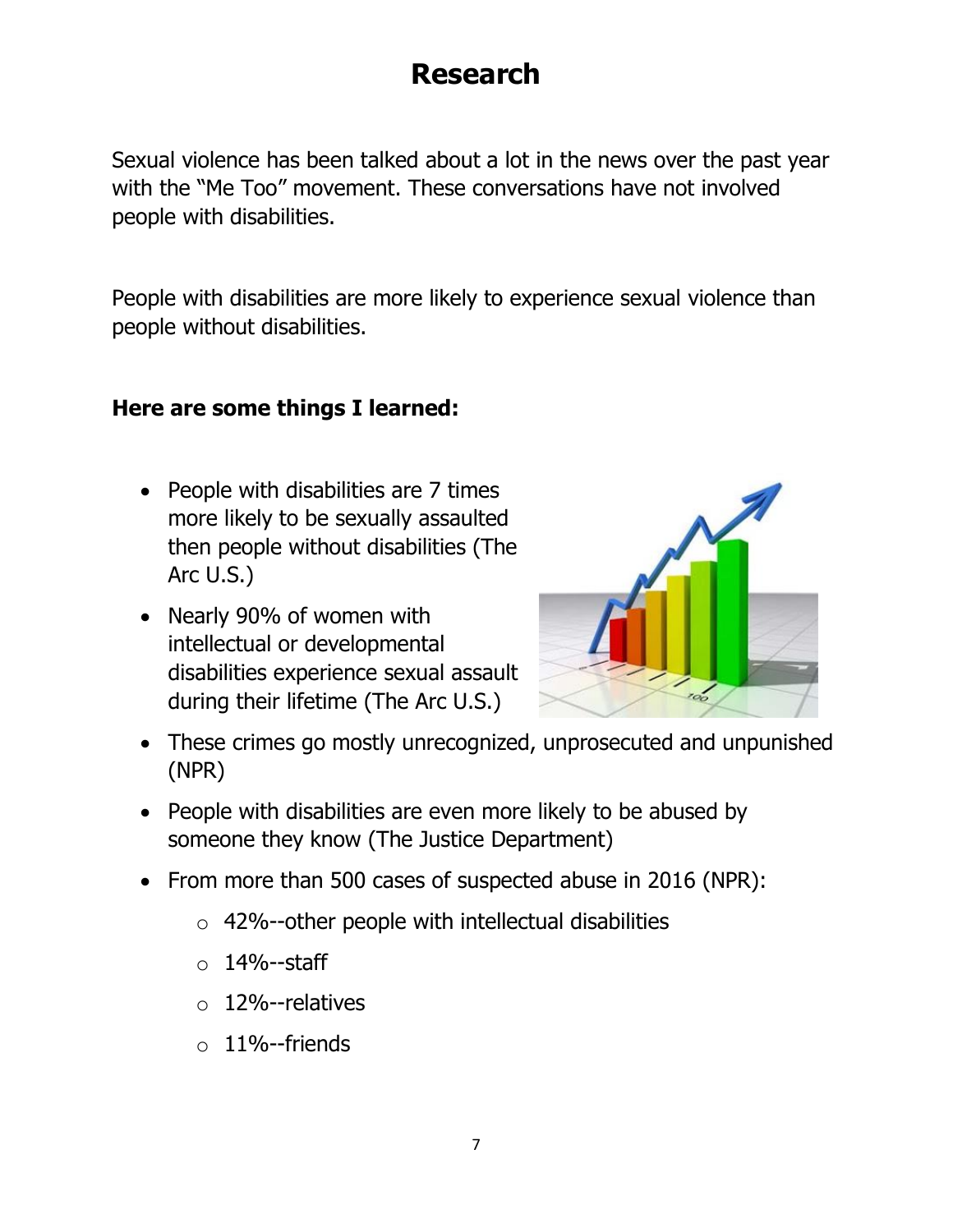## **Risk Factors**

People with disabilities are at a higher risk to become a victim of sexual violence. I learned that people with disabilities have many risk factors.



**Risk Factors** are things that make it more likely for a person to experience violence. (CDC)

Risk Factors for people with disabilities include:

- The false idea that people with intellectual disabilities are not sexual
- Need help from caregivers for basic needs like bathing and using the bathroom
- Lack of sexual education
- Unable to verbally communicate or speak clearly
- May not know the name of their body parts or what is happening to them
- Taught to obey rules
- Have not developed self-advocacy skills
- Staff turnover
	- $\circ$  People come in and out of their lives
- Guardians or providers have too much control
	- o Self-Advocate may feel powerless in a bad situation
- Don't know how to make decisions or not given the chance

(Risk Factors from The Arc U.S., NPR, and the Arc's Center for Criminal Justice)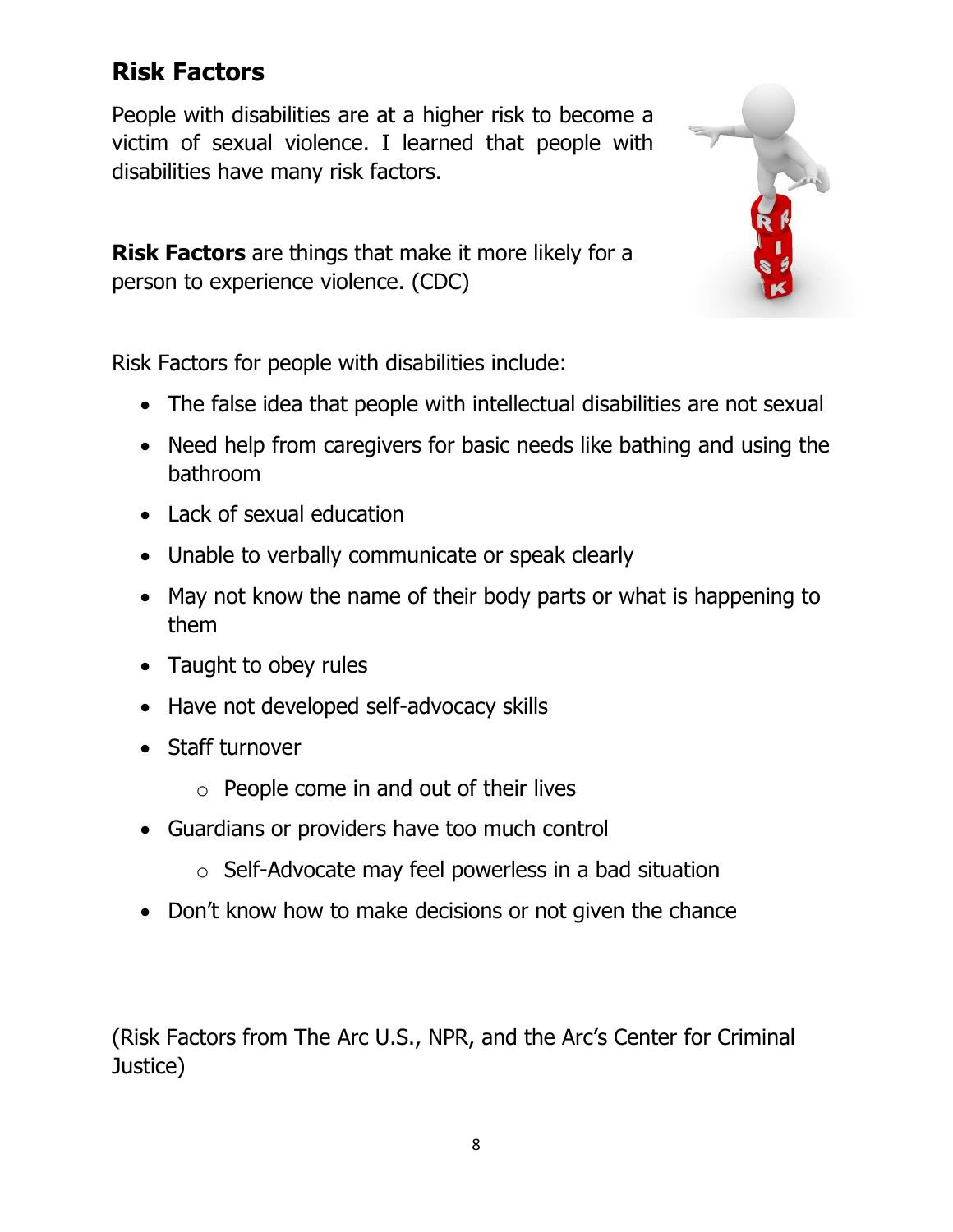## **Preventative Factors**

**Preventive Factors** are things that make it less likely that people will experience violence or commit violence in the first place. (CDC)

#### **Important Preventative Factors include:**

- Safe Housing
- Education
- Transportation
- Employment
- Financial independence
- Information to make informed choices
- Being connected in your community
- Positive relationships with friends and family
- Access to health care
- Problem-solving abilities
- Strong self-advocacy and self-determination skills

These preventative factors can keep violence from happening in the first place. They can also help support people if they do experience violence.

When we work to decrease sexual violence, we must look at all these things!

# Decreasing risk factors and increasing preventative factors is called **Primary Prevention**.

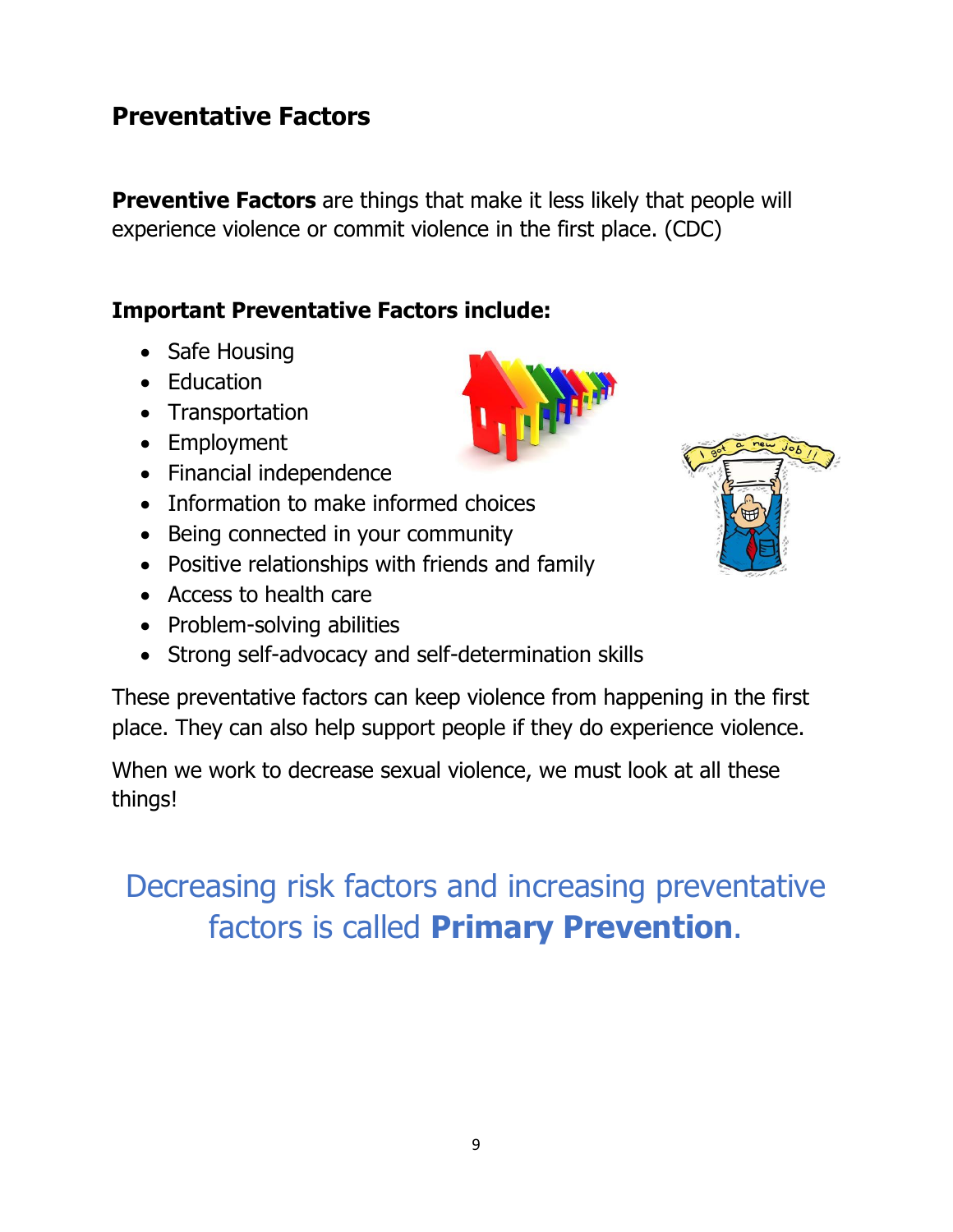

# **Important Partners**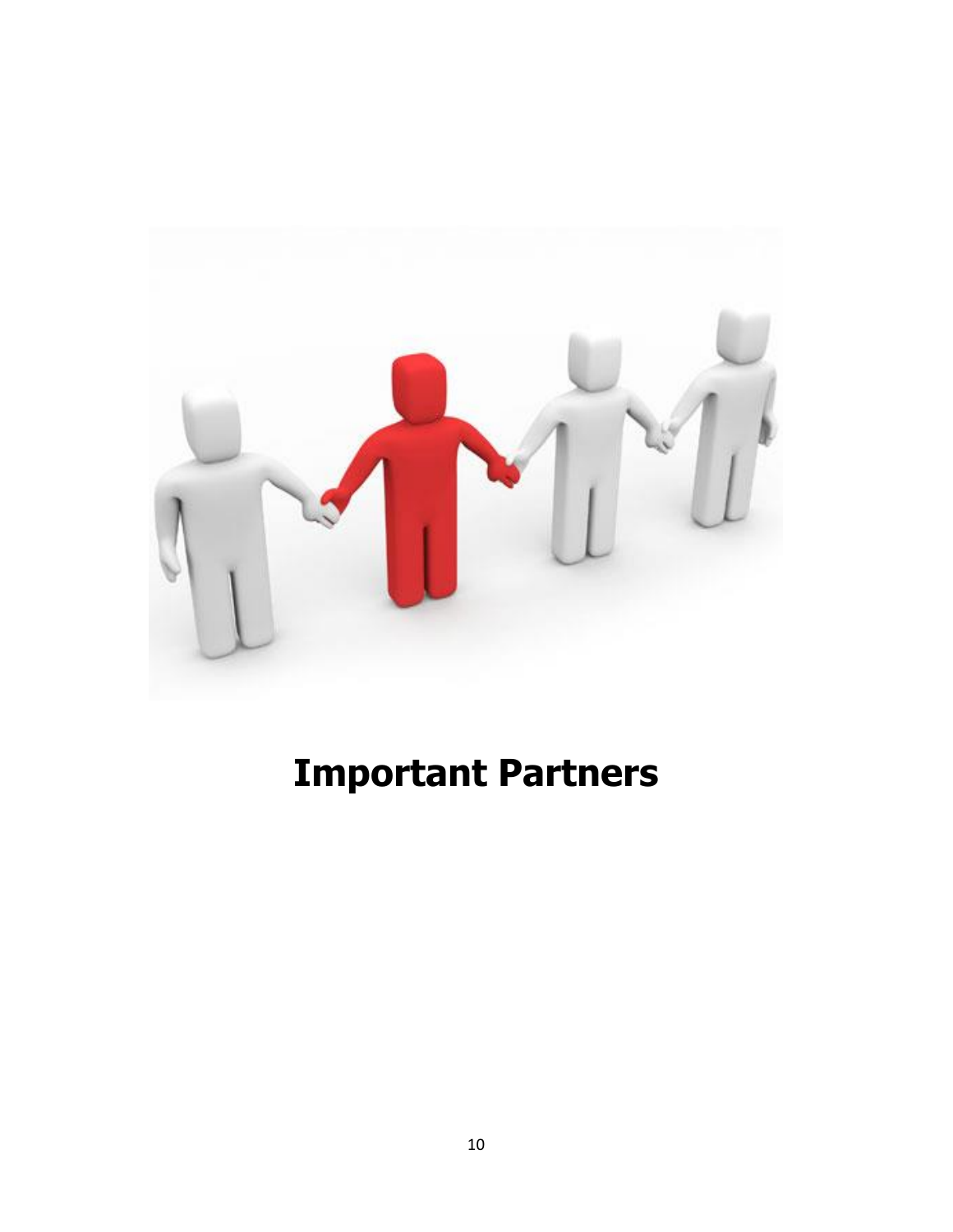# **Who Can Help?**

It's important to look for other people that care about this issue. I had a lot of help from other people and groups that wanted to work on this problem too.

There are many groups you can reach out to get support.

## **Here are some ideas:**

- Domestic Violence Organizations or shelters
- Sexual Violence Resource Centers
	- o National Sexual Violence Resource Center has a directory of agencies in your state
	- o [Agency Directory](https://www.nsvrc.org/organizations?field_organizations_target_id=8&field_states_territories_target_id=108Disability%20Service%20Providers%20)
- Your state's Developmental Disabilities Council
- Your state's agency that oversees services for people with disabilities
- Your state's Quality Assurance Agency
	- $\circ$  These are the people that typically process any incident reports in your state.
- Your state Protection & Advocacy Organization
- Disability Advocacy Organizations
	- o Your state chapter of The Arc
	- o Centers for Independent Living
	- o Self-Advocacy organizations

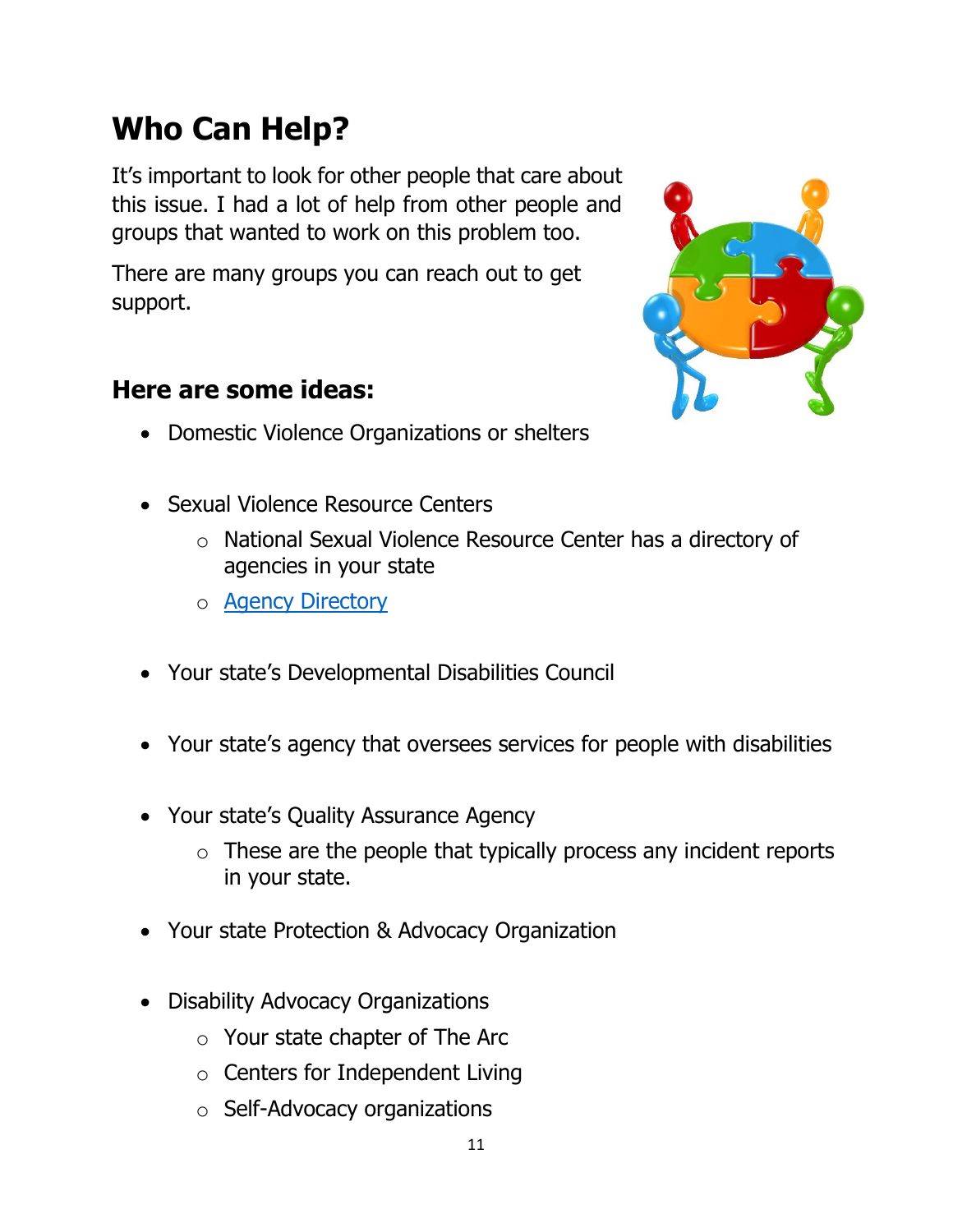## **Making it work for you:**

Write down 10 potential people or organizations that could help address the topic of sexual violence in your state

| -<br>ے |  |
|--------|--|
|        |  |
| سه     |  |

### **Our key partners:**

- o Indiana Coalition Against Domestic Violence
	- Helped us start the Statewide Abuse Prevention Taskforce
	- Provided training on Primary Violence Prevention
	- Helped us develop handouts and resources
	- Provided feedback about our survey
	- Provided funding to The Arc of Indiana to purchase healthy sexuality curriculum
- o The Arc of Indiana & Self-Advocates of Indiana
	- Office space and technology
	- Staff support– Amanda Circle
	- Allowed me to assist with Sexuality Matters program, SAI's healthy sexuality education program
- o Indiana Coalition to End Sexual Assault (ICESA) & Multicultural Efforts to End Sexual Assault (MESA)
	- Asked me to present on a webinar about Guardianship and Consent.
	- [Guardianship and Consent Webinar](https://register.gotowebinar.com/register/8841822101386549761)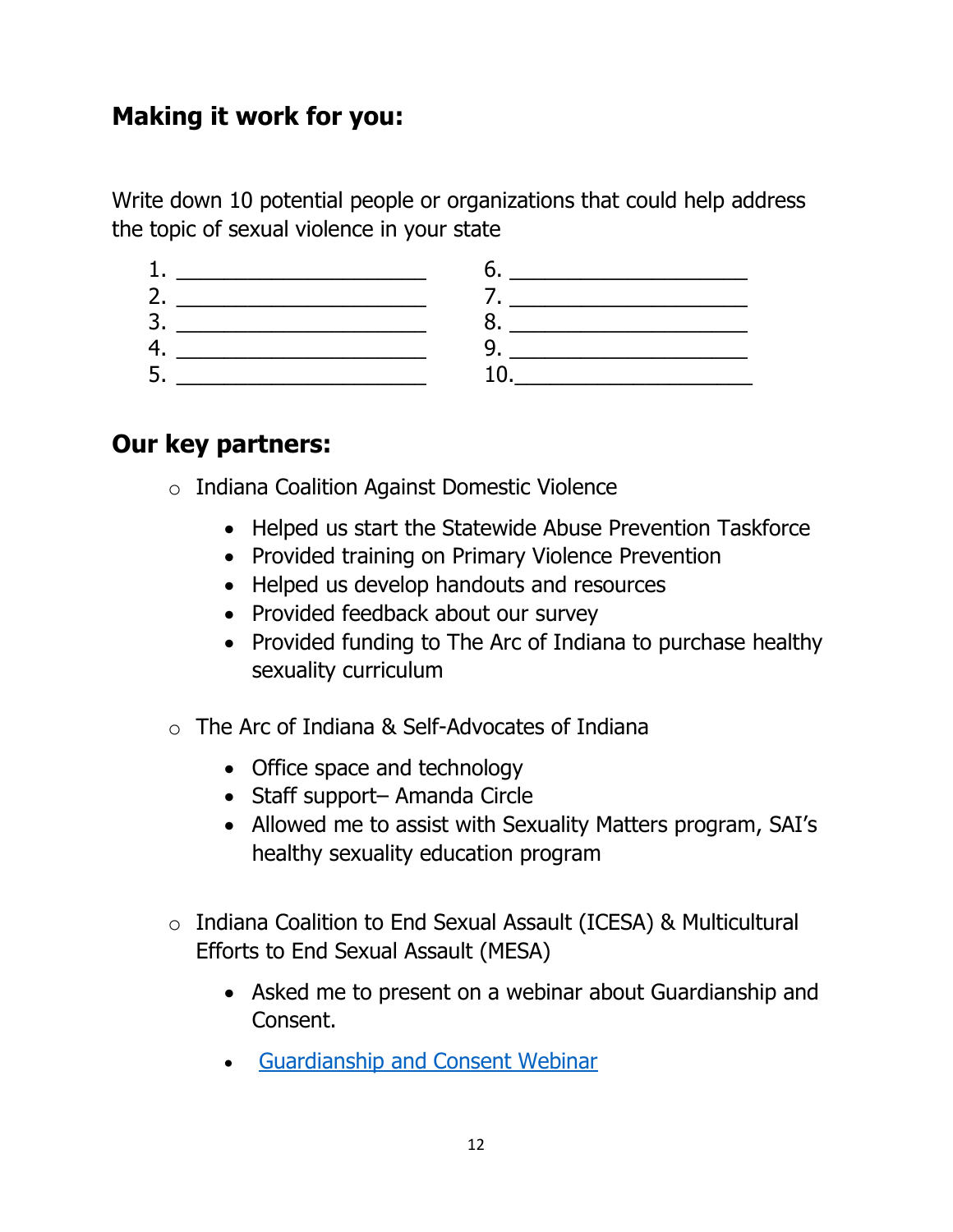## **Creating a Statewide Abuse Prevention Taskforce:**

After meeting with other organizations, we realized Indiana needed a group of people focused on this issue. The Indiana Statewide Abuse Prevention Taskforce was created.

The mission of the taskforce is to support statewide efforts to prevent violence and enhance the independence and wellness for people with disabilities in Indiana.

You can find more information about how the taskforce was started and its goals by watching the [Taskforce Intro Video.](https://www.youtube.com/watch?v=gmwhCzGvqxA)

## **Steps to creating the taskforce:**

- 1. Partnered with our state Domestic Violence Coalition
- 2. We talked about who would we should invite to be on the taskforce
- 3. We sent out an e-mail invitation to an informational meeting
- 4. We had the first meeting and discussed why this was important



5. Discussed what we wanted the taskforce to do

A lot of the people on the taskforce don't normally work together. We invited people from service providers, government agencies, violence prevention organizations, and self-advocacy groups.

It was helpful to have different perspectives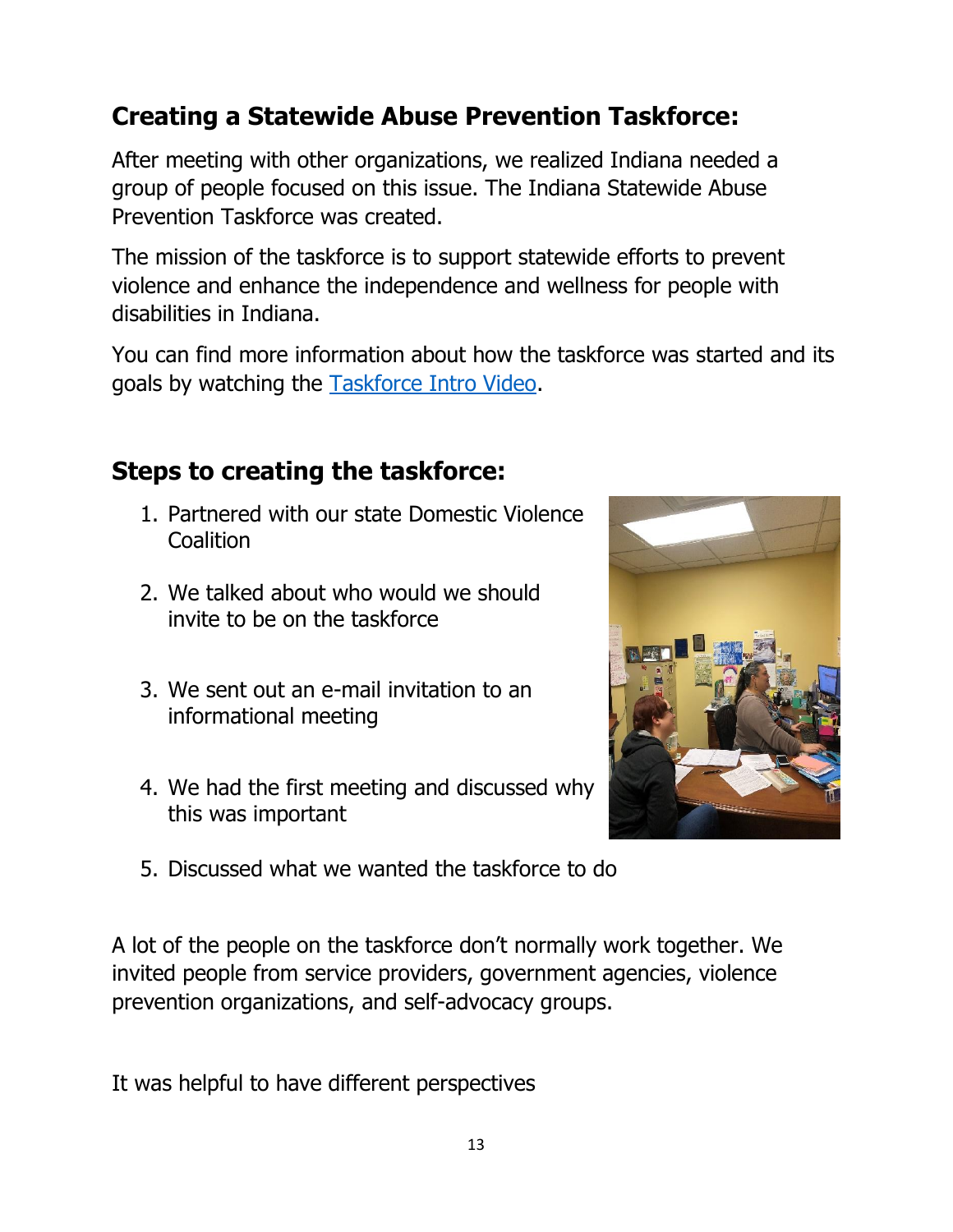## **How to start your own taskforce:**

- 1. Make a list of all the people and organizations that you think might care about this topic
- 2. Let them know why you want to form a taskforce
- 3. Find a place and time to meet
- 4. Get everyone together
- 5. Create an agenda or a list of things you want to talk about
- 6. Ask for their opinion on this topic and how it affects them personally or the people they serve
- 7. Create goals as a taskforce
	- You don't just want to talk about it, you want to do something!
	- Decide what to focus on—you can't do everything!
	- You could focus on educating people in your state about this problem or on advocating for a policy that needs to change
	- Create committees
- 8. Make sure that people with disabilities are on your taskforce and that their voices are being heard
- 9. Keep meeting because you won't get everything done in one meeting

#### **Who could you invite to your taskforce?**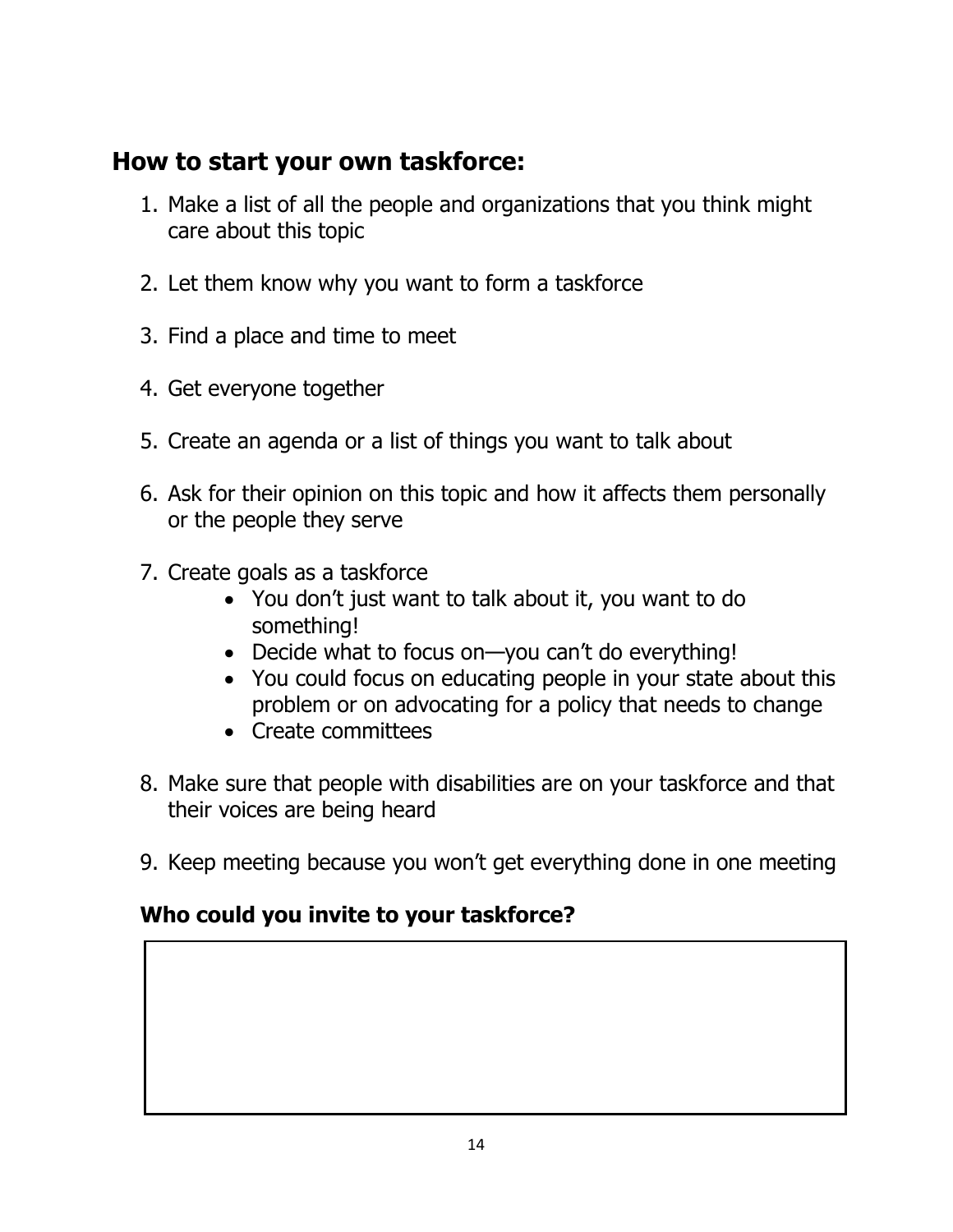

# **Educating Self-Advocates**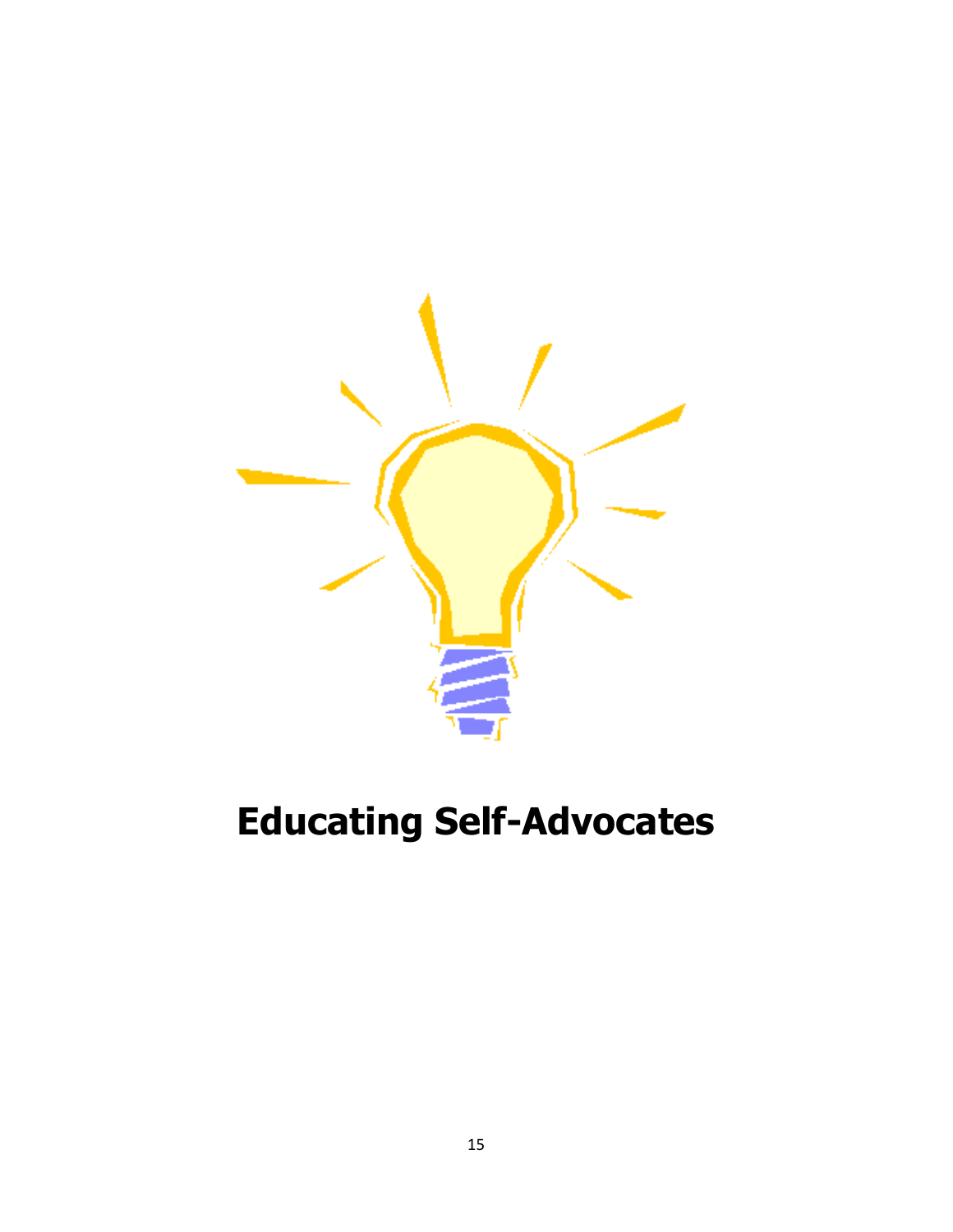# **Knowledge is Power**

It's important to educate self-advocates about this issue and make sure they know about their rights.

First, I had to find out what people with disabilities knew and wanted to know.

# **Focus Group**

I am the vice president of our state selfadvocacy organization. Our board has 26 members from around the state. My fellow board members helped me with my project.

I met with this group at our board meetings. I also presented information about my project to them at our December 2018 Board meeting.



Some of the questions that I asked the board:

- Do you think this is a problem in Indiana? Why?
- Do you feel confident that you know who to talk to or how to report if something happens?
- What do you think should be done to decrease this problem?
- How confident are you that you could identify if you were a victim of sexual violence?
- Do you have people in your life that you trust to ask questions about sex, relationships, your body?

## **Who could you invite to be in your focus group?**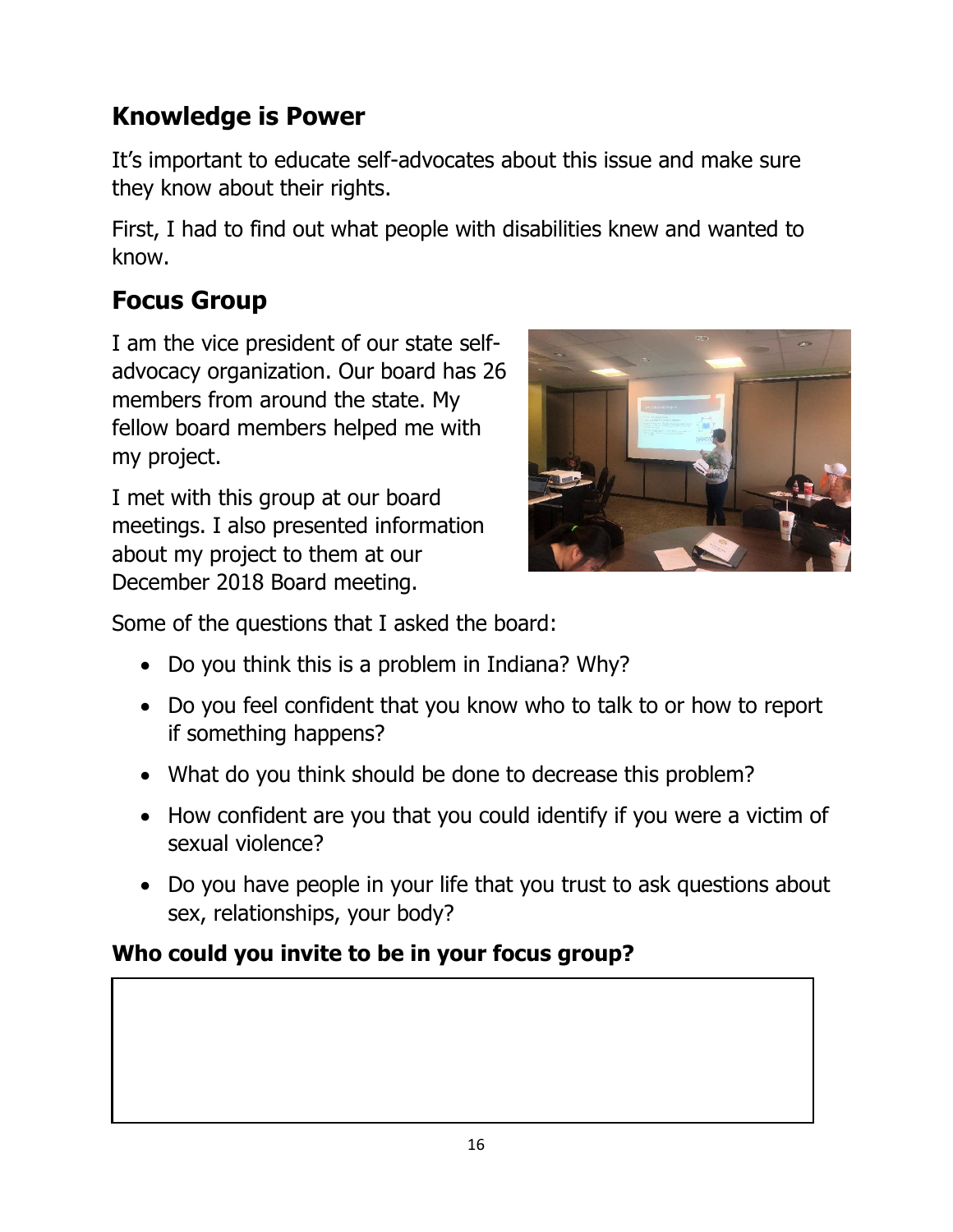## **Survey for Self-Advocates**

I created a survey for individuals with disabilities using Survey Monkey.

[Survey Monkey](http://www.surveymonkey.com/) is online survey tool that can help you collect information. It even has some accessibility features like allowing you to use pictures as answer choices.

The goal of my survey was to gather information about what people already know and what they wanted to learn.

#### **Distributing the survey:**

My host organization helped by sending this survey out to our selfadvocate groups.

I handed out surveys and handouts at our annual Self-Advocates of Indiana conference.



#### **Survey Questions:**

My survey questions can be found on page 27 of the handouts section of this toolkit.

You can use these questions or change them to fit your needs.

#### **What I learned from the survey:**

- People wanted more information about getting married and having children
- People wanted more information about different types of relationships and moving from friends to a romantic relationship
- Most participants said they did have a trusted person that they could go to if they had questions
- Participants were able to identify examples of consent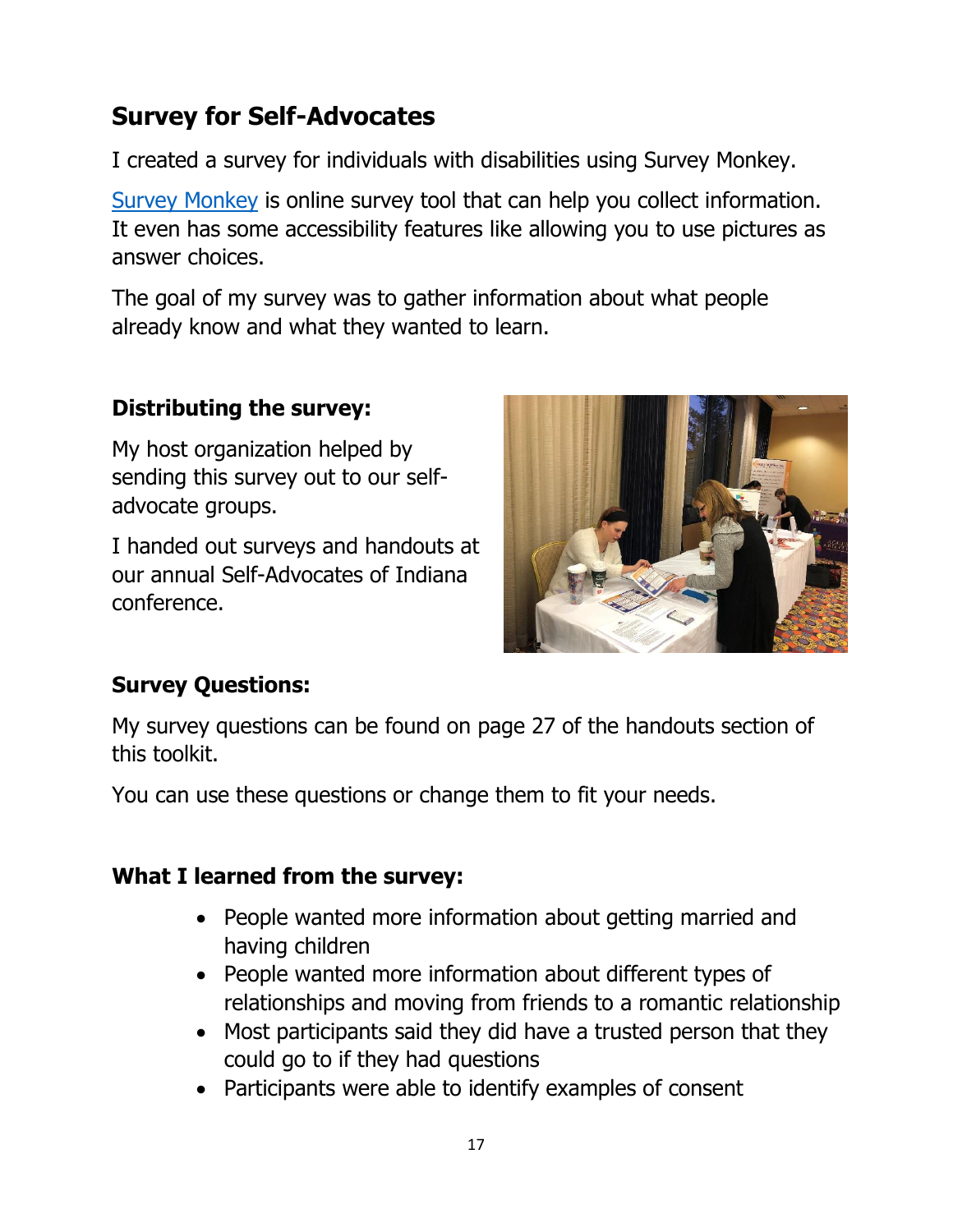## **Handouts**

Working with our partners at Indiana Coalition Against Domestic Violence, I put together a few different handouts with information for self-advocates.

#### **Sexual Violence Resources (pg. 31)**

This handout has information about sexual violence.

- Where to go for support or resources.
- Provides tips for friends or family members of individuals who have experienced sexual violence.
- This resource is specific to Indiana but can be changed to fit the resources in your state.

## **Sexual Self-Advocacy Bill of Rights (pg. 33)**

Self-Advocates of Indiana has a resource called the Self-Advocacy Bill of Rights. It talks about the rights of people with disabilities to make choices and live the life they want. I wanted to create something similar for sexual self-advocacy.

This handout can be used to teach self-advocates about their rights and sexual self-advocacy. It can also be used to talk with parents or providers to help them understand what people with disabilities want and need when it comes to sexuality.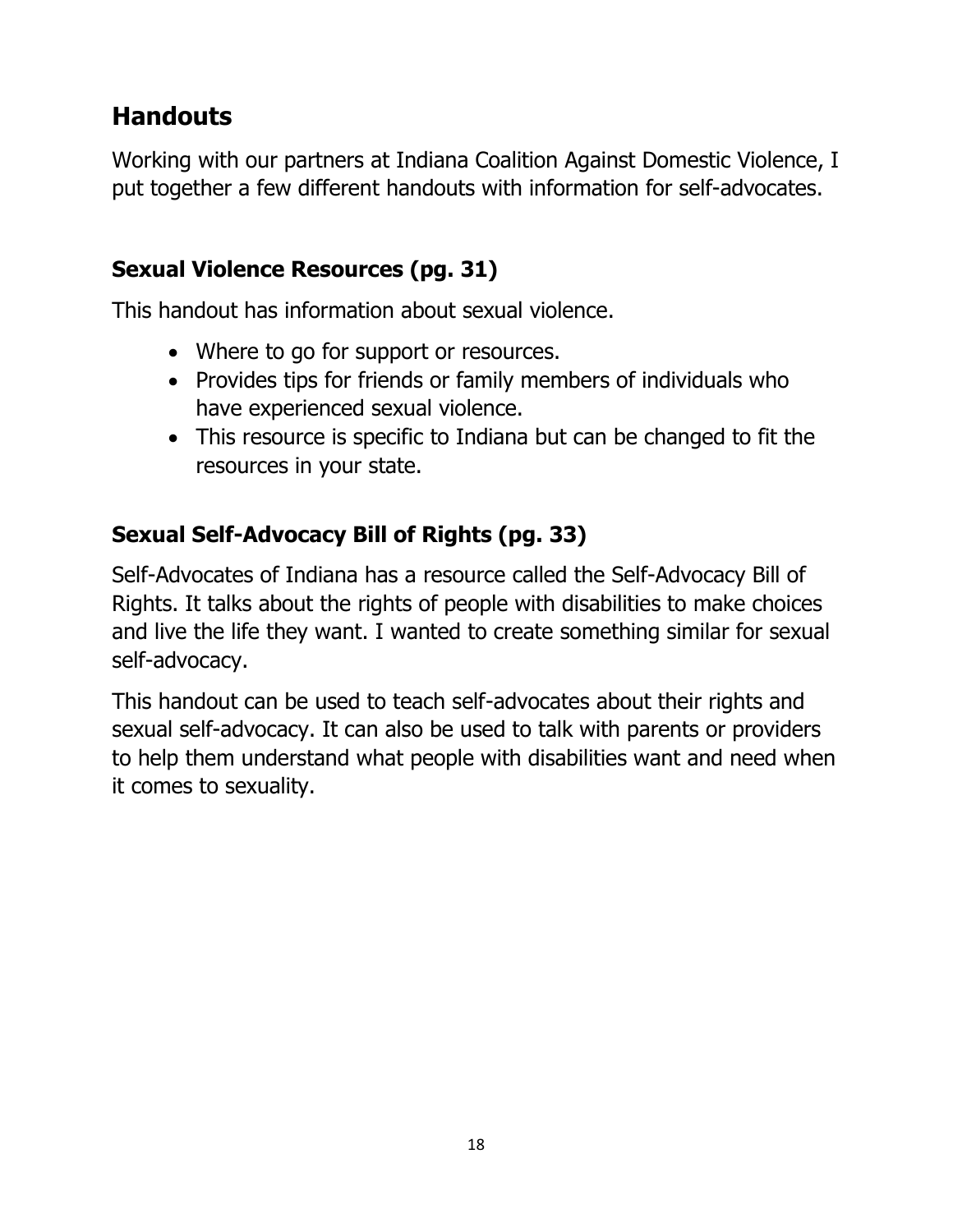## **Sexuality Education Program**

The survey showed that people with disabilities wanted more information about sexuality and relationships.

People with disabilities don't always have access to the same sexuality education that people without disabilities have.

People with disabilities want to learn about sexuality so that they can make important choices.

SAI is creating a program to provide sexuality education. The goal is to educate our chapter members. I have helped develop the program and will be one of the sexuality educators.

There are many different tools available to teach this topic. Please decide what works for your group.

Self-Advocates of Indiana is using the curriculum "Sexuality Education for People with Developmental Disabilities" by **Elevatus Training**.

We chose this curriculum because:

- Self-Advocates helped create it
- It's created to be taught by selfadvocates and a support person
- It's easy to understand
- Elevatus Training has a series of online videos to help train your educators.

Other options:

- [Advocates for Youth Curriculum](https://advocatesforyouth.org/resources/fact-sheets/sexual-health-education-for-young-people-with-disabilities/)
- [FLASH Curriculum](https://www.kingcounty.gov/depts/health/locations/family-planning/education/FLASH/special-education.aspx)

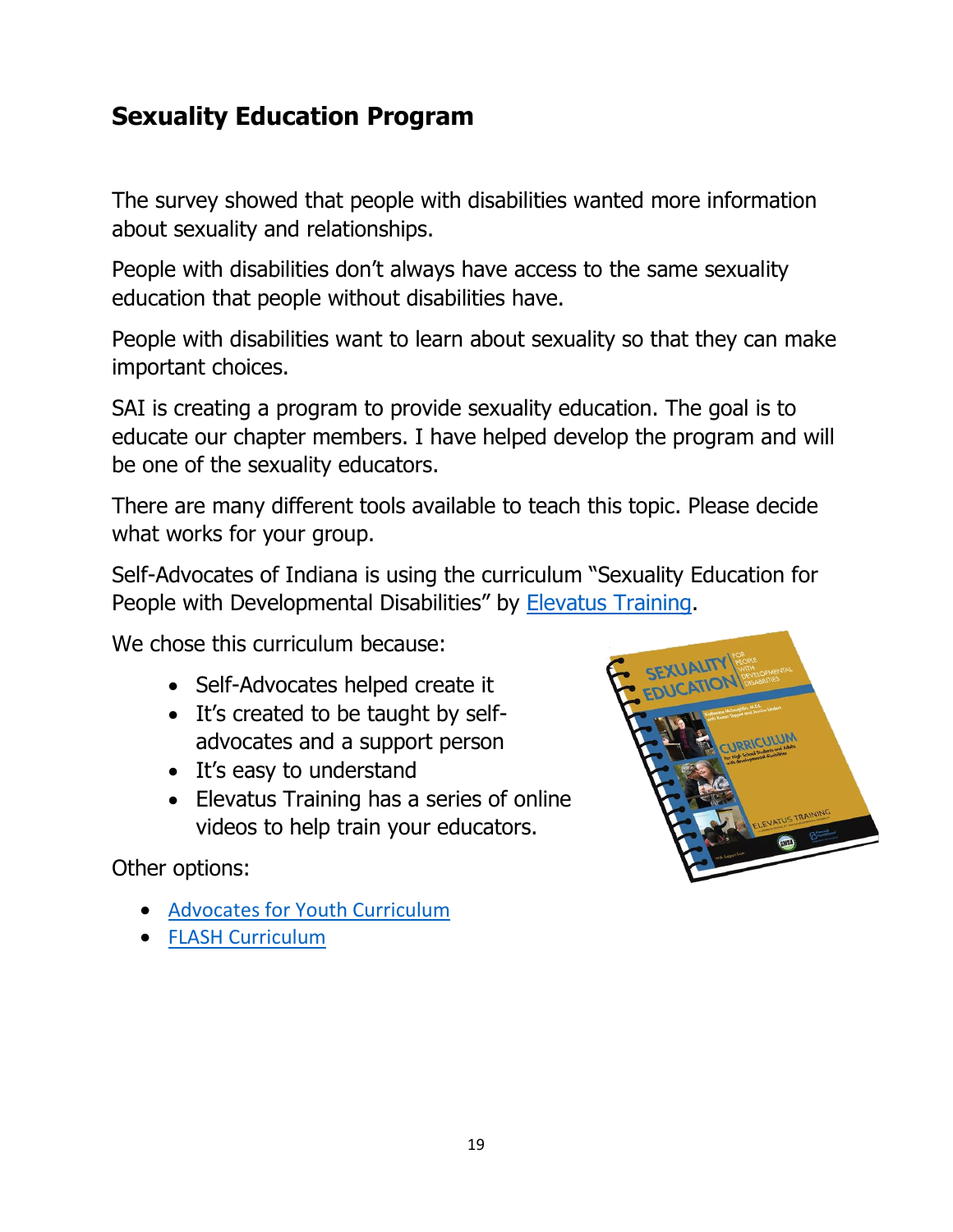## **Other Educational Initiatives**

#### **A View From My Window**

Michelle Fischer is a self-advocate and hosts a podcast for The Arc of Indiana called "A View From My Window".

I sat down with Michelle to talk about my project and share some of the things I learned.

You can find this podcast and her others at **A View** [From My Window.](https://www.arcind.org/podcasts/a-view-into-kelsey-cowleys-fellowship-on-sexual-abuse-violence-and-prevention/)



#### **Disability Justice Webinar Series**

In partnership with Indiana Coalition Against Domestic Violence, I participated in a webinar about disability and consent.

The webinar can be found here: [Disability & Consent Webinar](https://register.gotowebinar.com/register/8841822101386549761)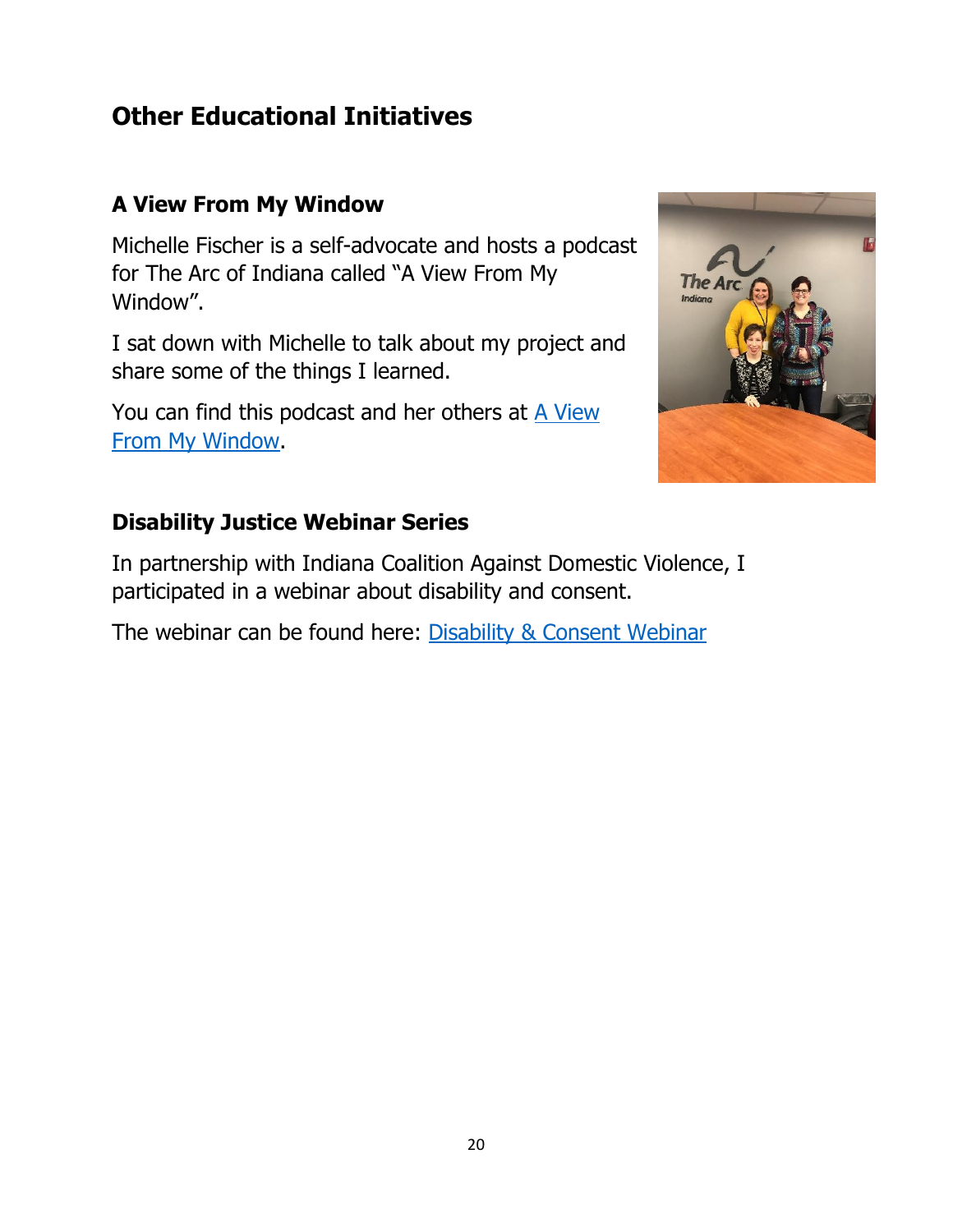

# **Changing Policies**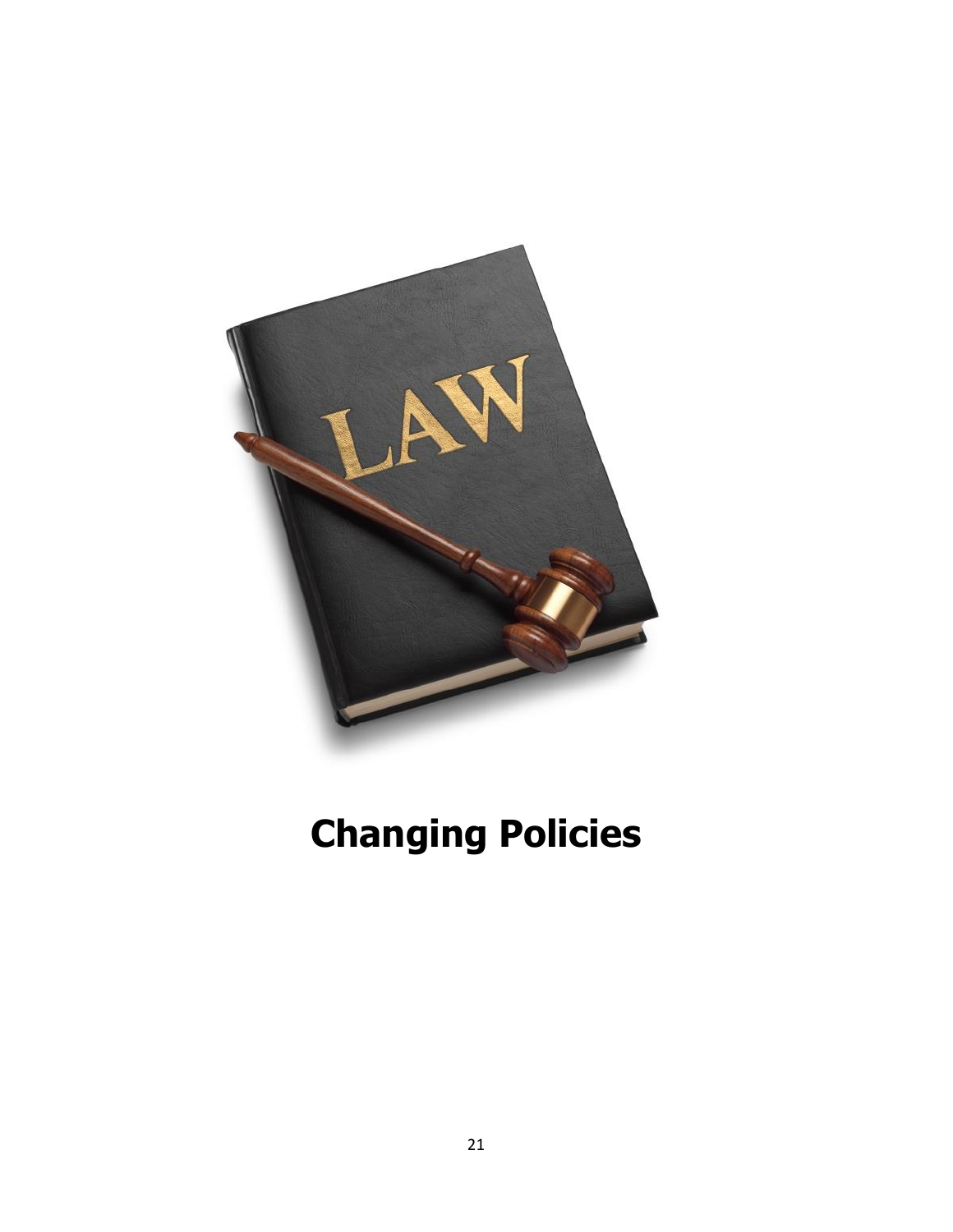## **Protective Policies**

It is important to look at the policies that are in place to help protect individuals from sexual violence.

Do provider agencies have policies to protect the people they serve?

What are your State's policies for reporting incidents?

Does your self-advocacy organization have a policy to make sure people feel safe during your meetings and events?

# **Agency Policies:**

I created a survey for Direct Support Professionals and agencies about their organizational policies. The results showed:

- Most agencies do have policies and staff are trained on them
- The individuals who are served may not be aware of the policies
- Some of the providers don't feel confident in handling suspected abuse situations
- Survey questions on pg. 34

# **Self-Advocacy Organizational Policy:**

Self-Advocates of Indiana did not have a formal policy to help protect individuals who may experience abuse.

With the help of the SAI Board of Directors, we developed a SAI Values Statement. All board members will have to agree to these values when elected. This statement outlines:

- How we want to work together
- How to create a safe and respectful environment
- Sexual conduct policies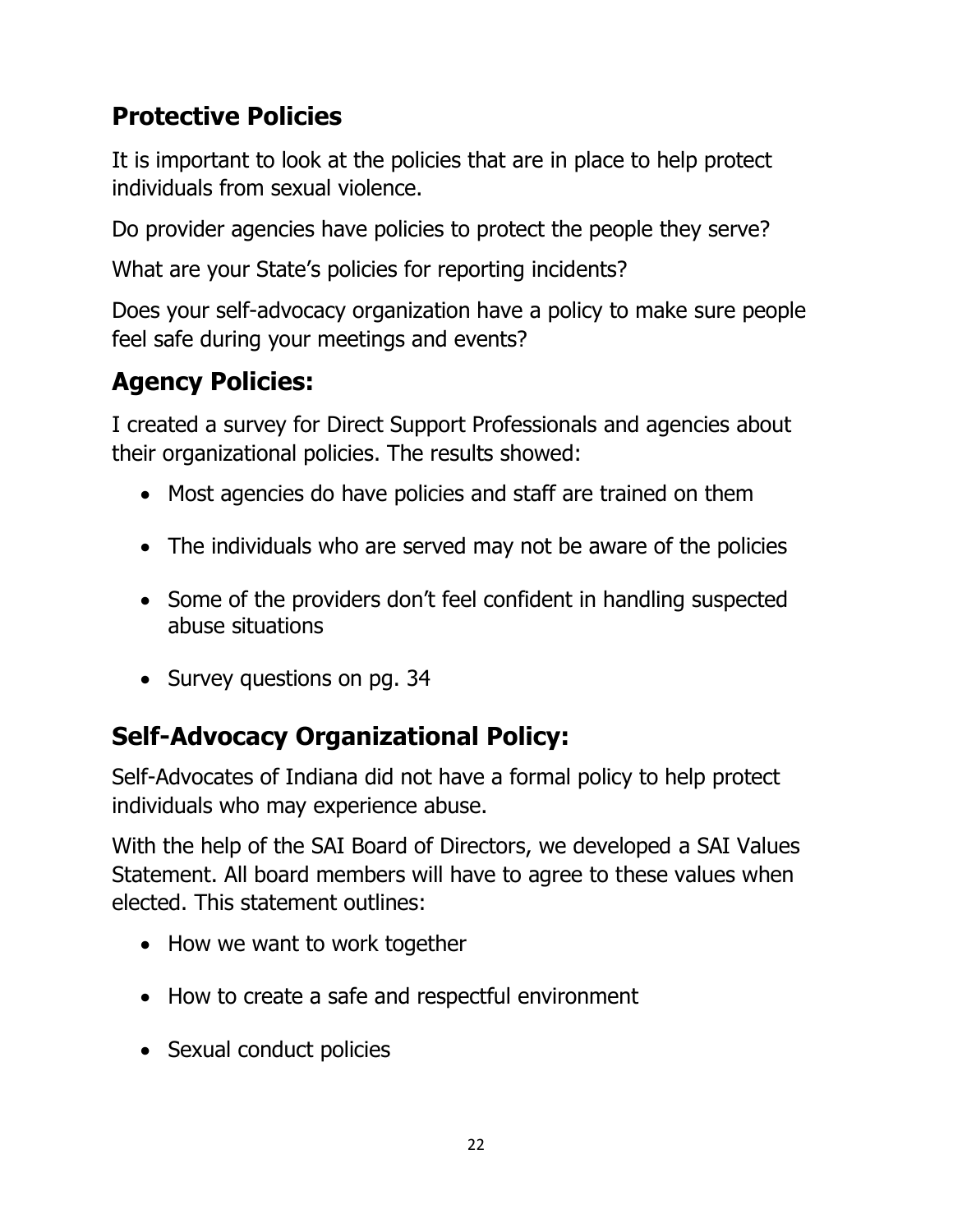

# **What's Next**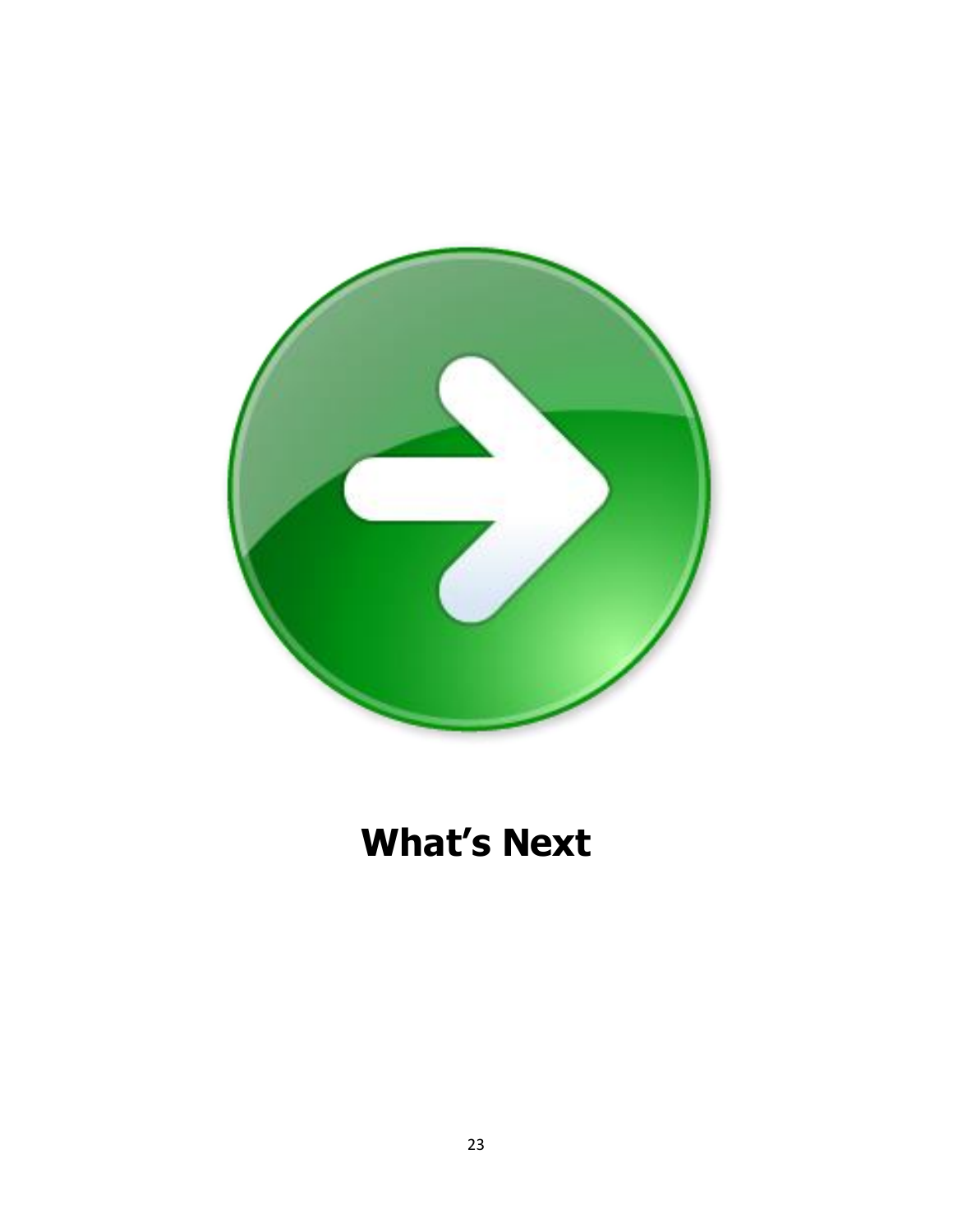## **How are we continuing the work?**

Change doesn't happen overtime. Although we accomplished a lot during my year-long fellowship, there is still a lot to do.

I plan to continue to work on this issue.

- The Statewide Abuse Prevention Taskforce will continue to meet regularly
- I have been offered a consulting position with Indiana Coalition Against Domestic Violence
	- o Working on a blog post about consent
	- o Providing self-advocate feedback
- Self-Advocates of Indiana will be reviewing our by-laws over the next year. We will be adding in a full sexual violence policy to the by-laws and handbook
- Continue to partner with The Arc of Indiana to provide sexuality education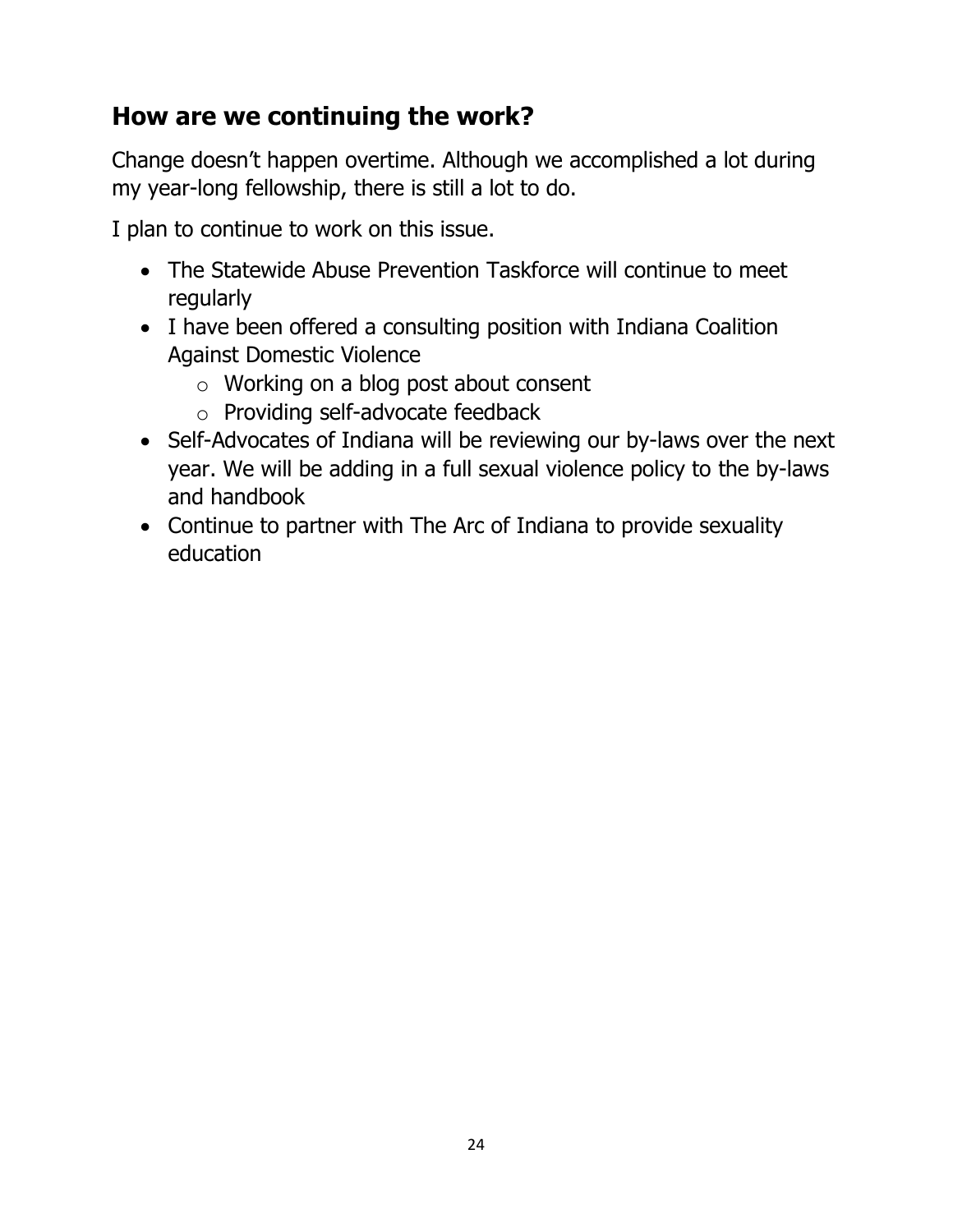

# **Resources & Handouts**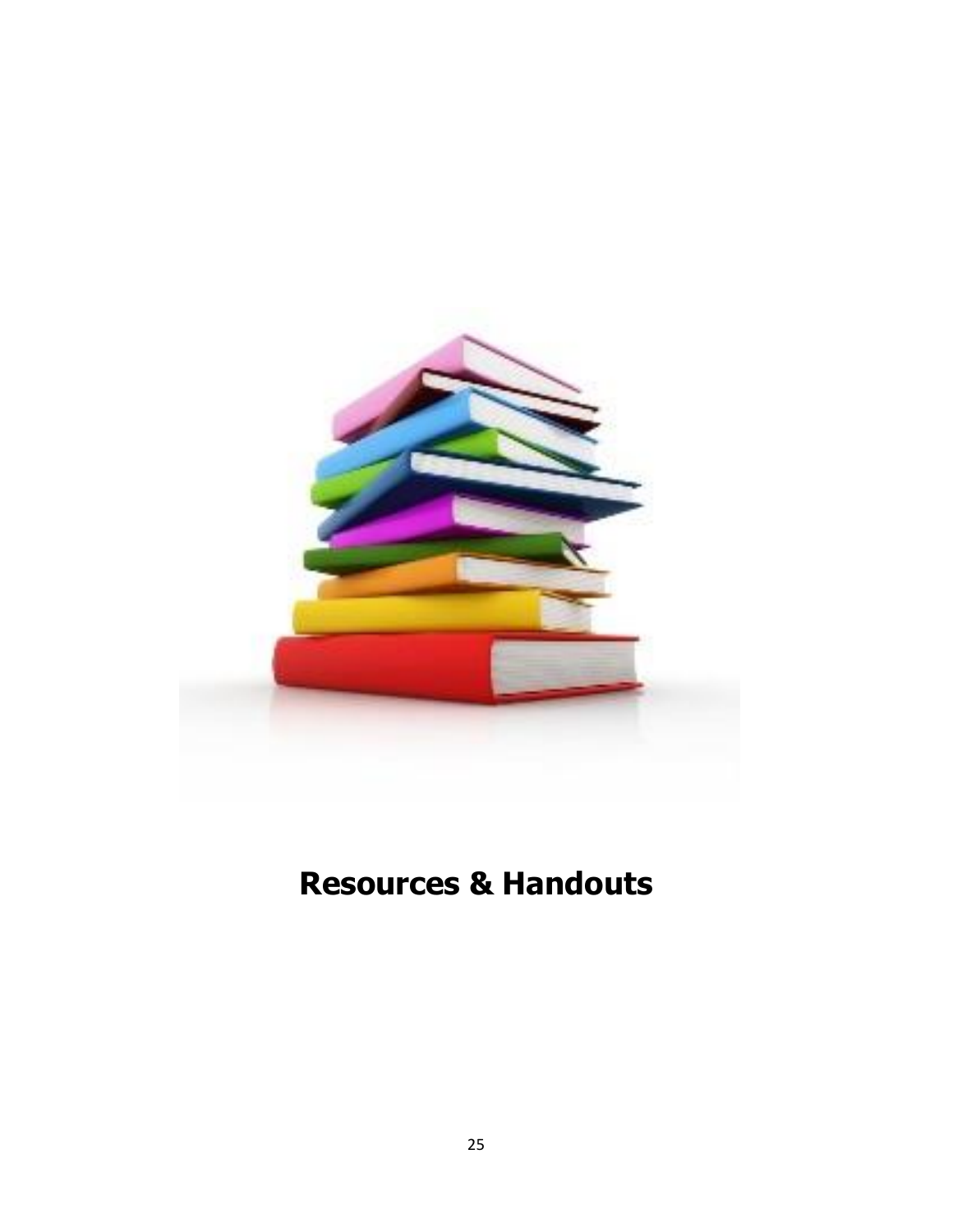#### **Resources**

#### **The Arc of the United States**

[Talk About Sexual Violence--Final Report](https://www.thearc.org/file/nccjd_sexual-violence/ARC-BRC-finalreport-6-FINAL.pdf) [Talk About Sexual Violence Resources](https://www.thearc.org/what-we-do/programs-and-services/national-initiatives/nccjd/talk-about-sexual-violence/resources) [People with Intellectual Disabilities and Sexual Violence](https://www.thearc.org/what-we-do/resources/fact-sheets/sexual-violence)

**National Public Radio (NPR)**

[Abused & Betrayed Series](https://www.npr.org/series/575502633/abused-and-betrayed)

#### **Institute on Disability and Human Development (IDHD)**

[In My Voice: Sexual Self-Advocacy](http://sdc.ahslabs.uic.edu/wp-content/uploads/sites/19/2015/12/InMyVoice_SexualSelf-Advocacy.pdf) [In My Voice: Sexual Self-Advocacy Video](https://www.youtube.com/watch?v=M5Q5hW62M4Y) 

#### **Centers for Disease Control**

[Connecting the Dots](https://www.cdc.gov/violenceprevention/pdf/connecting_the_dots-a.pdf)

#### **Green Mountain Self-Advocates**

[Peer-to-Peer Guide to Domestic and Sexual Violence](http://www.gmsavt.org/wp-content/uploads/2015/07/GMSA-A-Peer-to-Peer-Guide-About-DV-and-SV.pdf)

#### **RAINN (Rape, Abuse & Incest National Network)**

[RAINN Website](http://www.rainn.org/)

#### **National Sexual Assault Telephone Hotline**

1-800-656-HOPE (4673)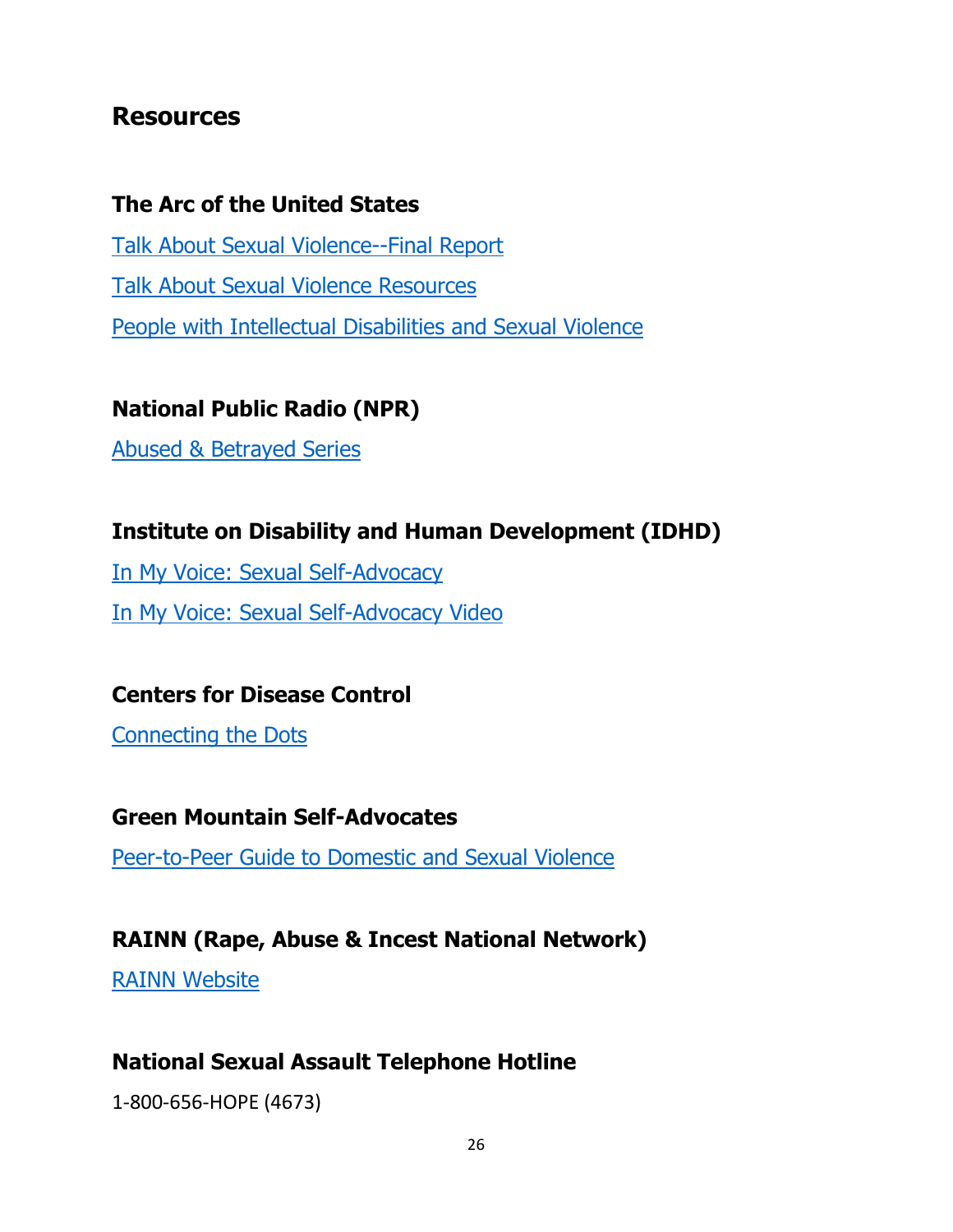# **Sexuality Survey for Self-Advocates Questions**

- 1. Have you received information about sexuality and relationships?
	- □ Yes
	- □ No
	- $\Box$  I'm not sure
- 2. Do you want to receive more information about sexuality and relationships?
	- □ Yes
	- □ No
	- $\Box$  I'm not sure
- 3. What information would you like to know? (Check all that apply)
	- □ Sexual Acts
	- $\Box$  Types of Relationships (strangers, friends, couples)
	- □ Body Parts
	- $\Box$  What a good relationship looks like
	- $\Box$  How to prevent pregnancy and sexually transmitted infections
	- $\Box$  Public Places and Private Places
	- $\Box$  What a bad relationship looks like
	- $\Box$  How to tell if you have been abused
	- $\Box$  Getting married and having children
	- $\Box$  Other (please tell us what you would like to know)
- 4. Where do you get your information about sexuality or relationships? (Check all that apply)
	- □ Family
	- $\Box$  Friends
	- $\Box$  School
	- □ Sex Education Class
	- □ Staff or Caregiver
	- □ Television
	- □ Magazine
	- □ Pornography
	- $\Box$  Internet
	- □ Other (please specify) \_\_\_\_\_\_\_\_\_\_\_\_\_\_\_\_\_\_\_\_\_\_\_\_\_\_\_\_\_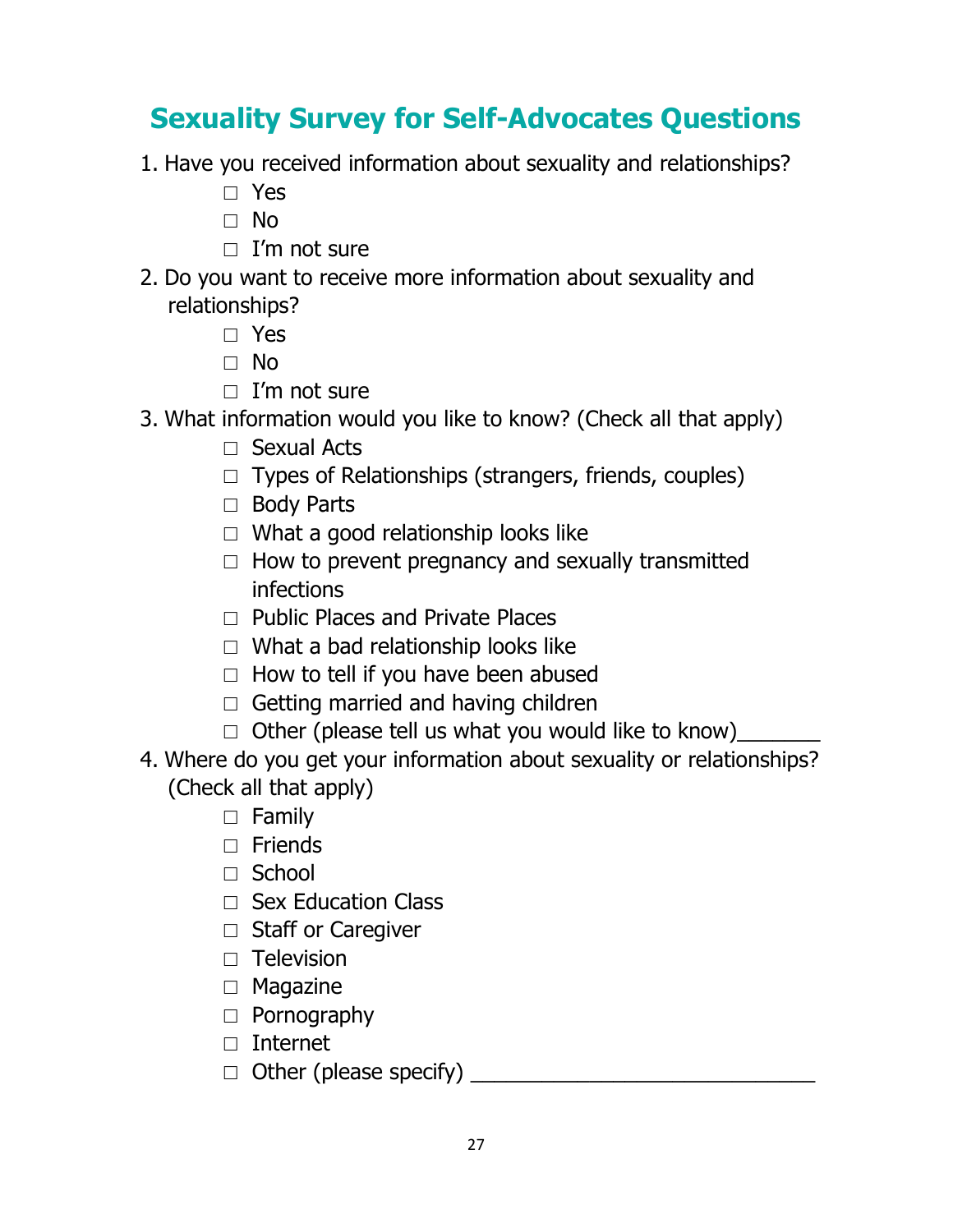- 5. Do you know how to prevent pregnancy and sexually transmitted diseases?
	- □ Yes
	- □ No
	- $\Box$  I'm not sure
- 6. Are you supported to have relationships?
	- □ Yes
	- □ No
	- $\Box$  I'm not sure
- 7. Are you supported to have sexual relationships?
	- □ Yes
	- □ No
	- $\Box$  I'm not sure
- 8. Can you get birth control if you wanted it? (condoms, the pill, Plan B, or other)
	- □ Yes
	- □ No
	- □ I'm not sure
- 9. Do you have someone to talk to if you have questions about sex?
	- □ Yes
	- □ No
	- $\Box$  I'm not sure
- 10. Do you have someone to talk to if you have questions about romantic relationships?
	- □ Yes
	- □ No
	- □ I'm not sure
- 11. Do you have a person to talk to when you have questions about your body and sexual parts?
	- □ Yes
	- □ No
	- $\Box$  I'm not sure
- 12. Do you have private space in your home where you can be alone?
	- □ Yes
	- □ No
	- $\Box$  I'm not sure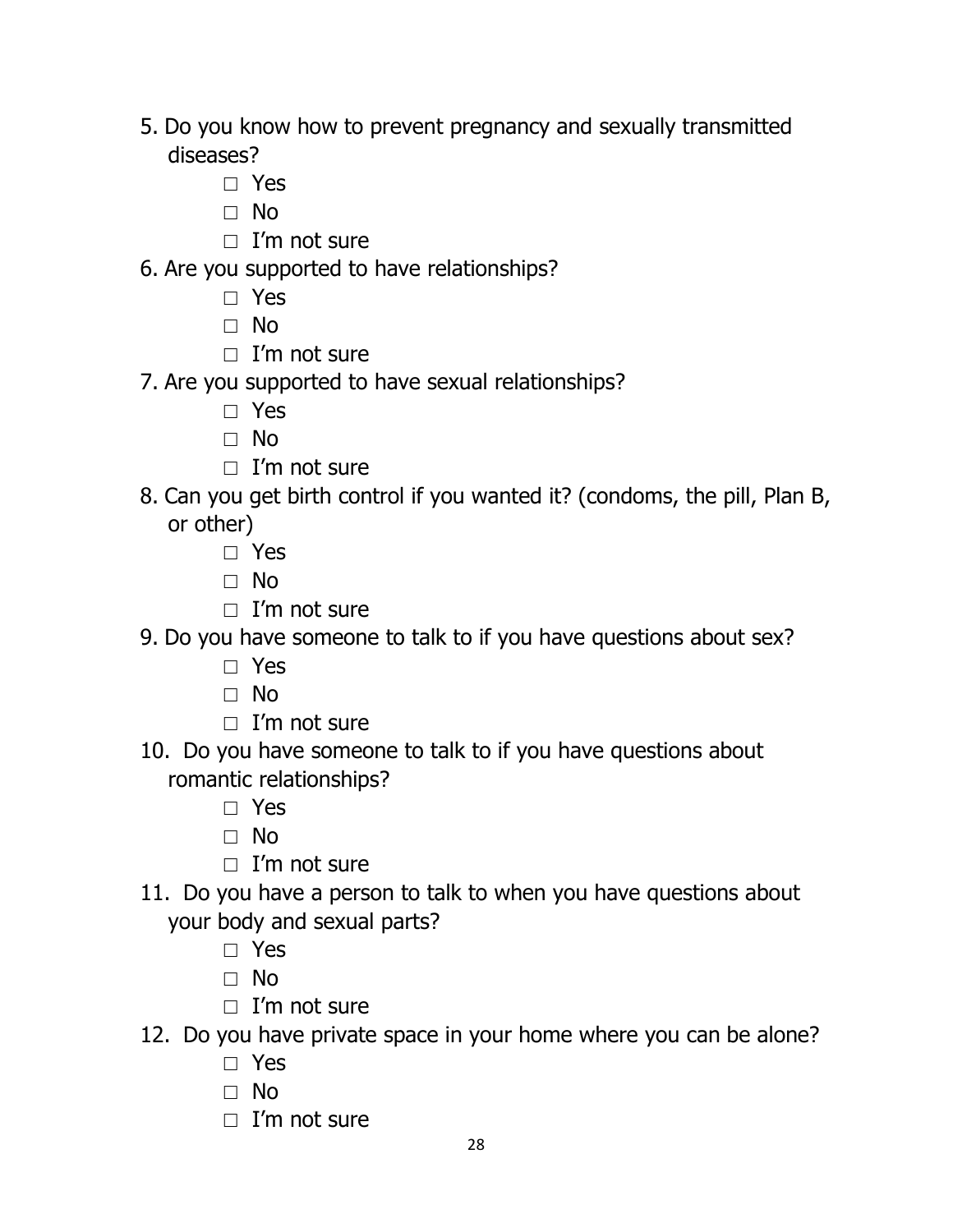13. Sexual Violence is any unwanted or forced sexual touching or activity. Sexual harassment is any comment, gesture, or sexual hint that is unwanted.

Do you have a person to talk to if you experience sexual violence or sexual harassment?

- □ Yes
- □ No
- $\Box$  I'm not sure

**Examples of Consent** (examples from Sexuality Education for People with Developmental Disabilities by Elevatus Training)

Sexual Activity must be consensual. Consensual means that both people must say "yes" to doing the sexual activity.

Consent is getting a "yes".

The "yes" must be freely given, which means:

- No lies
- No threats
- No force
- No bribes
- No pressure
- Both people can change their mind at any time

Read the stories below and choose if the activity was consensual between both people.

14. Drew see Allison on the street and thinks she is very pretty. Drew goes up to Allison and touches her breasts.

Did Allison consent to be touched?

□ Yes

□ No

 $\Box$  I'm not sure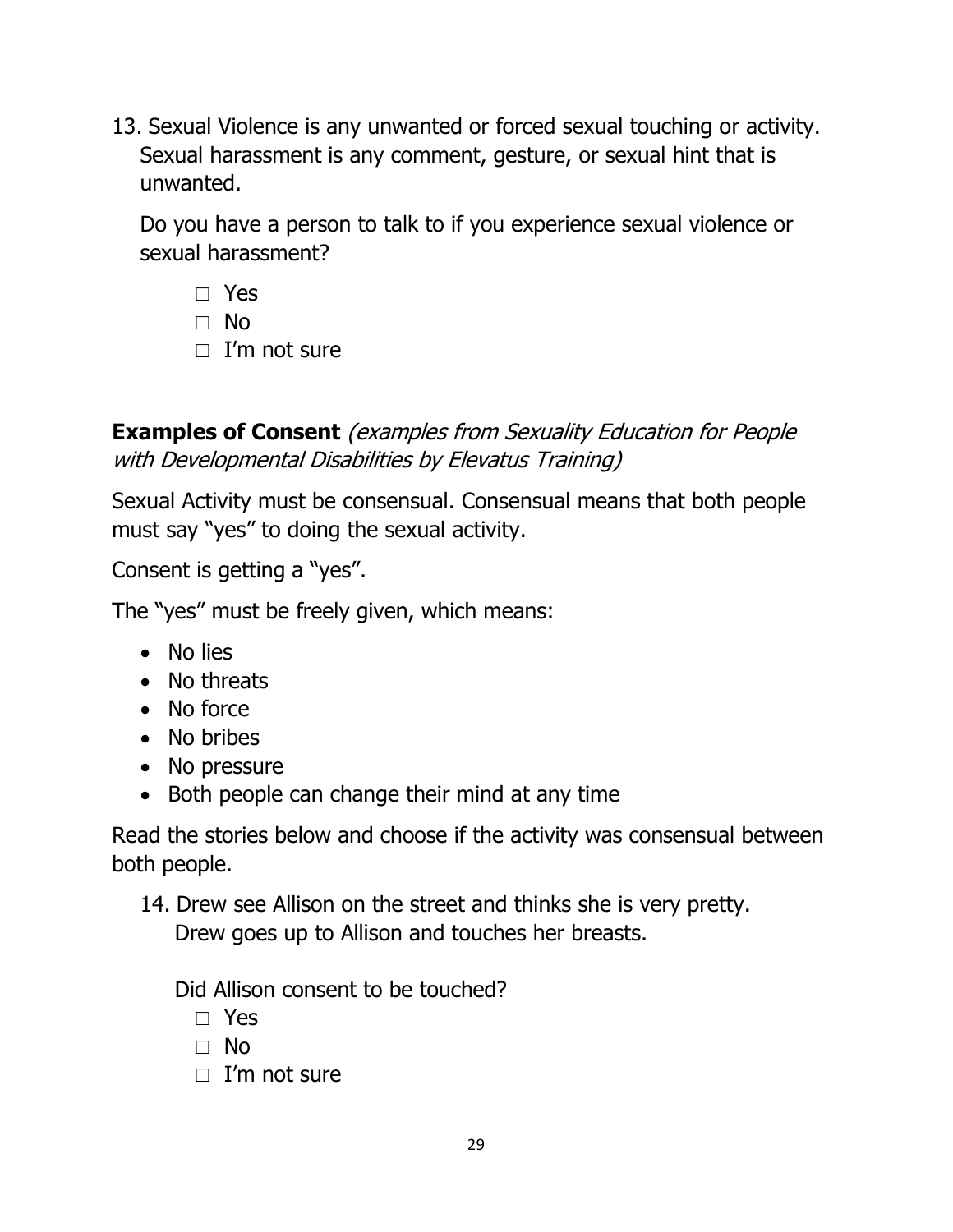15. One person asks the other if they want to have sexual intercourse. The other person says yes.

They have sex and enjoy it.

Did both people consent to have sexual intercourse?

- □ Yes
- □ No
- $\Box$  I'm not sure
- 16. You are with your sweetheart and you are kissing. You want more touch, so you move your hand down to his or her genitals (sexual parts).

He or she stops your hand and pushes it away.

Did he or she consent to you touching his or her sexual parts?

- □ Yes
- □ No
- □ I'm not sure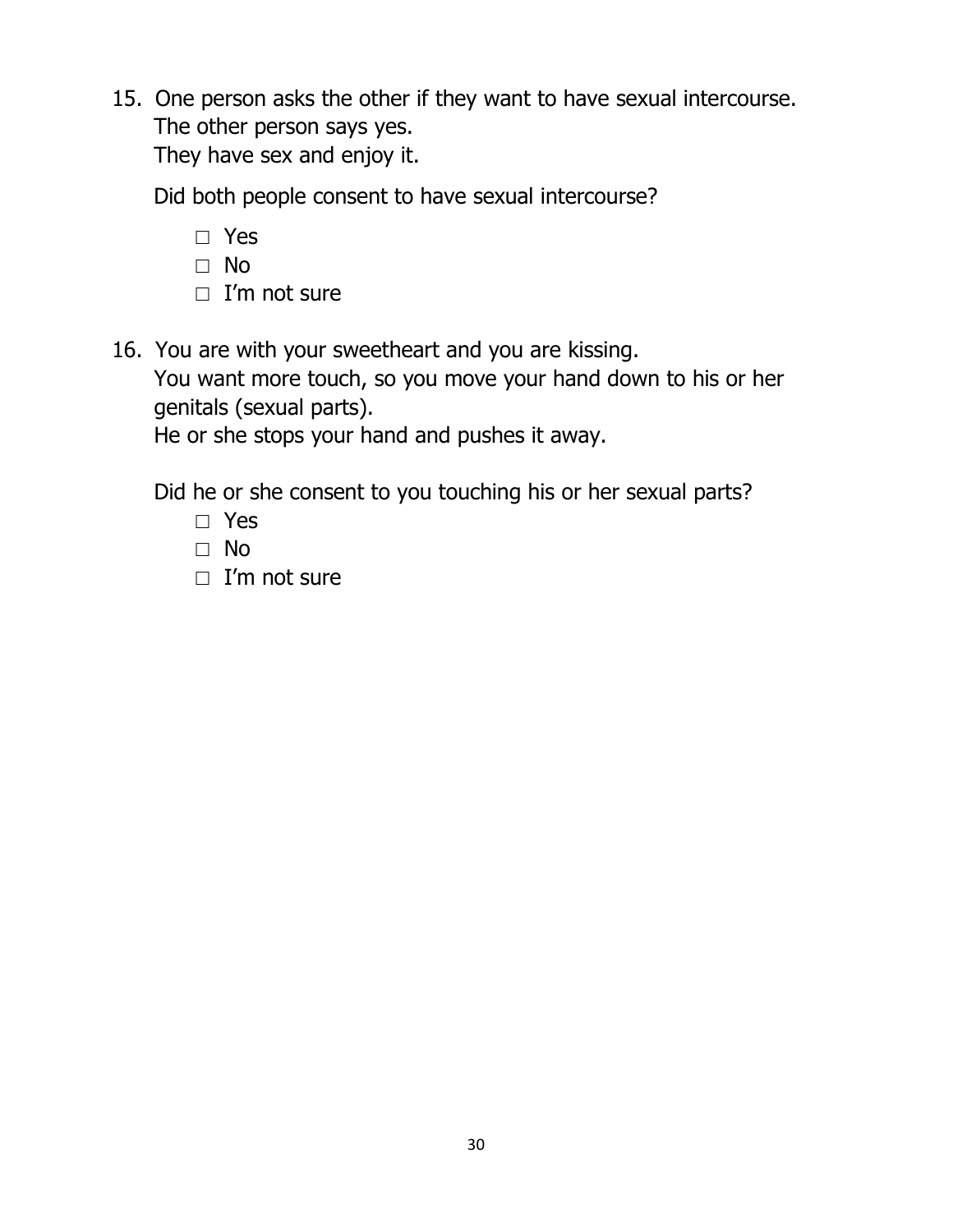



#### **Sexual Violence Resources**

#### **Words to Know**

**Sexual violence** is any unwanted or forced sexual touching or activity.

- Brushing against the person in a sexual way
- Talking about sex or your body in a sexual way
- Forced kissing
- Removing clothes without asking
- Forcing a person to look at pornography
- Sexual touching/acts you are not comfortable with

**Domestic Violence** happens in personal relationships. Abusers can be a husband or wife, a partner, a boyfriend or girlfriend, a family member or caregiver. The abuser uses power over another person to control that person. Domestic violence can include:

- Physical (hitting, shoving etc.)
- Emotional (name calling, yelling etc.)
- Misusing a person's money
- Taking away things needed to survive such as medication, talking machine, wheelchair, etc.
- Using threats
- Destroying property

### **What you can do if you experience Sexual or Domestic Violence**

- **If you are in a dangerous situation, go to a safe place and contact 9-1-1**
- Call a Sexual Assault Service Provider
	- $\circ$  In Indiana, you can find one in your county at Indiana Coalition to End Sexual Assault's directory: [www.indianacesa.org](http://www.indianacesa.org/)
	- o You can also call the National Sexual Assault Hotline at 800-656-HOPE (4673)
- Call a Domestic Violence Services Provider
	- o National Domestic Violence Hotline 800-332-7385
	- o Indiana Coalition Against Domestic Violence, 317-917-3685, can provide referrals to programs in your county.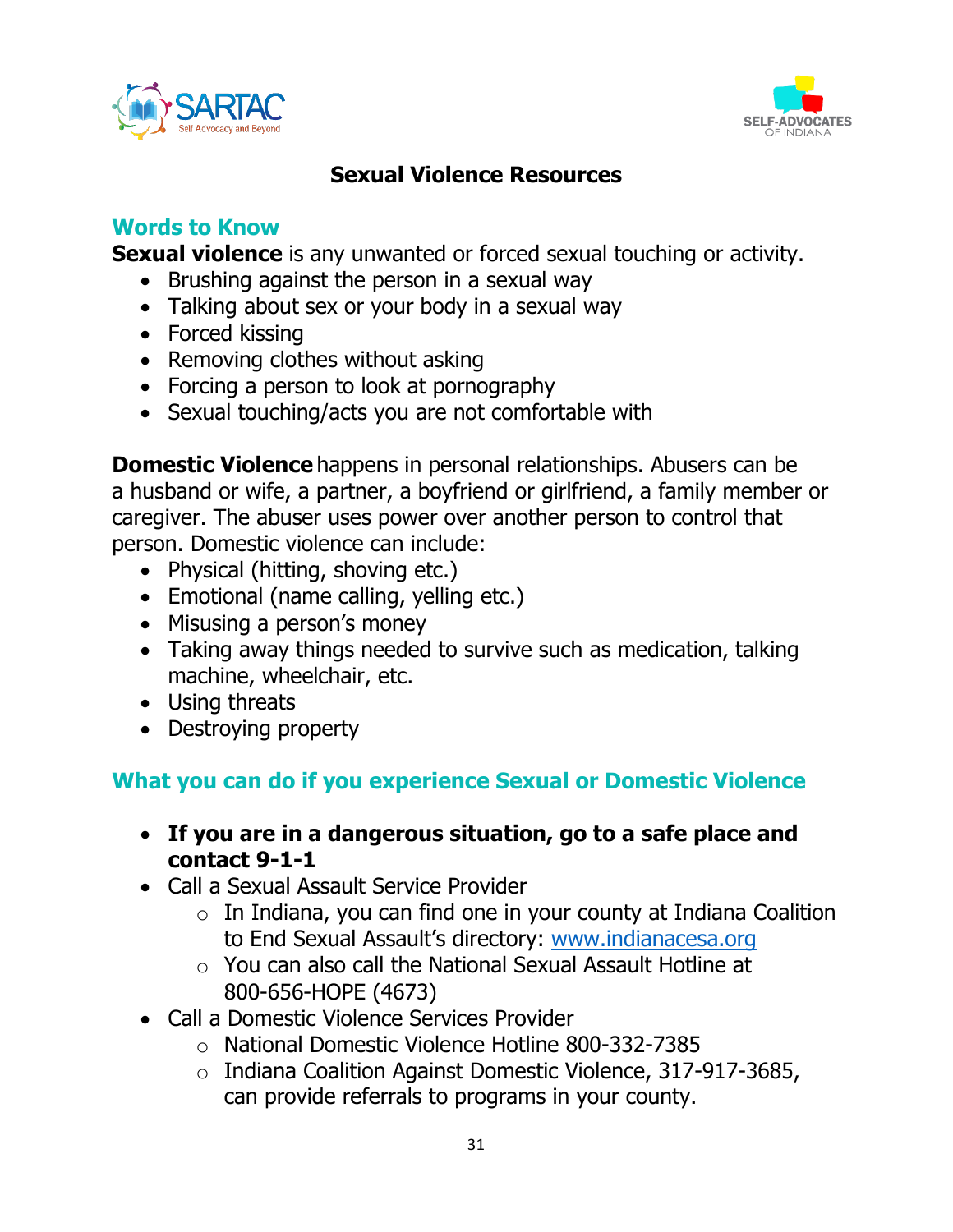- You can choose to receive medical attention
	- $\circ$  At the hospital you will receive a medical exam ("rape kit") which will help collect and preserve any physical evidence of the assault
	- $\circ$  You can do this whether or not you want to go to the police right away
- You can call the police
	- o You may choose to file a report
	- $\circ$  You do not have to file a report even if the police come to the scene
- You may choose to tell a friend or family member
	- $\circ$  If this person is a Mandatory Reporter, they will have to report it to Adult Protective Services

#### **How to help a friend who has experienced sexual violence**

- Be a good listener—don't talk too much
- Show respect, don't judge
- Keep your focus on your friend
- Educate and empower—help them make decisions for themselves
- Offer to go with them to the hospital or police if they choose to report
- Help them find a trained sexual assault or domestic violence advocate
- If you are a Mandated Reporter, you must report suspected abuse, including sexual abuse to Adult Protective Services 1-800-992-6978

### **Additional Resources**

Indiana Coalition Against Domestic Violence: [www.icadvinc.org](http://www.icadvinc.org/) Indiana Coalition to End Sexual Assault: [www.indianacesa.org](http://www.indianacesa.org/)

Information for this handout provided by Indiana Coalition to End Sexual Assault and the Green Mountain Self-Advocates of Vermont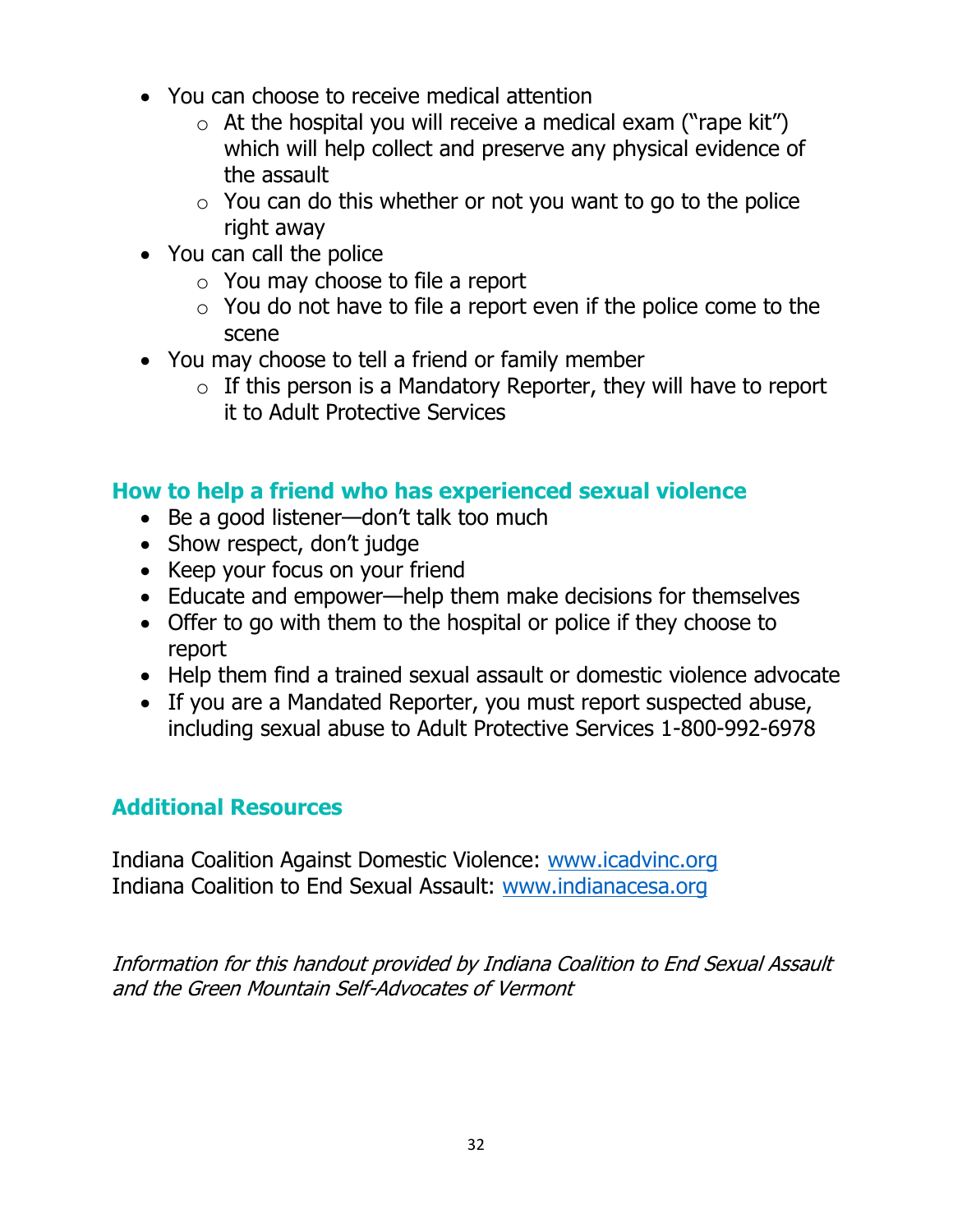



# **Sexual Self-Advocacy Bill of Rights**

#### **What is Sexual Self-Advocacy?**

Making choices and speaking about what you need and want when it comes to relationships and sexuality.

#### **My rights:**

I have the right to be a sexual human being

I have the right to be treated like an adult

I have the right to speak up and express my sexuality

I have the freedom to be who I am (LGBTQ+) without fear of harassment or harm

I have the right to make mistakes

I have the right to receive information about sex that I can understand

I have the right to decide what is right and safe for me

I have a right to private space and private time

I have a right to ask questions without someone making decisions for me

I have the right to ask for new staff or caregivers if I do not feel comfortable

I have the right to feel safe in my home and community

I have the right to access sexual health care

I have right to have safe and secure relationships based on respect

I have the right to not be pressured, controlled, or manipulated by a partner

I have the right to say NO to anything I am not comfortable with

I have the right to say no to any kind of touch

I have the right to not let people disrespect me, call me names, put me down, or make me feel bad about myself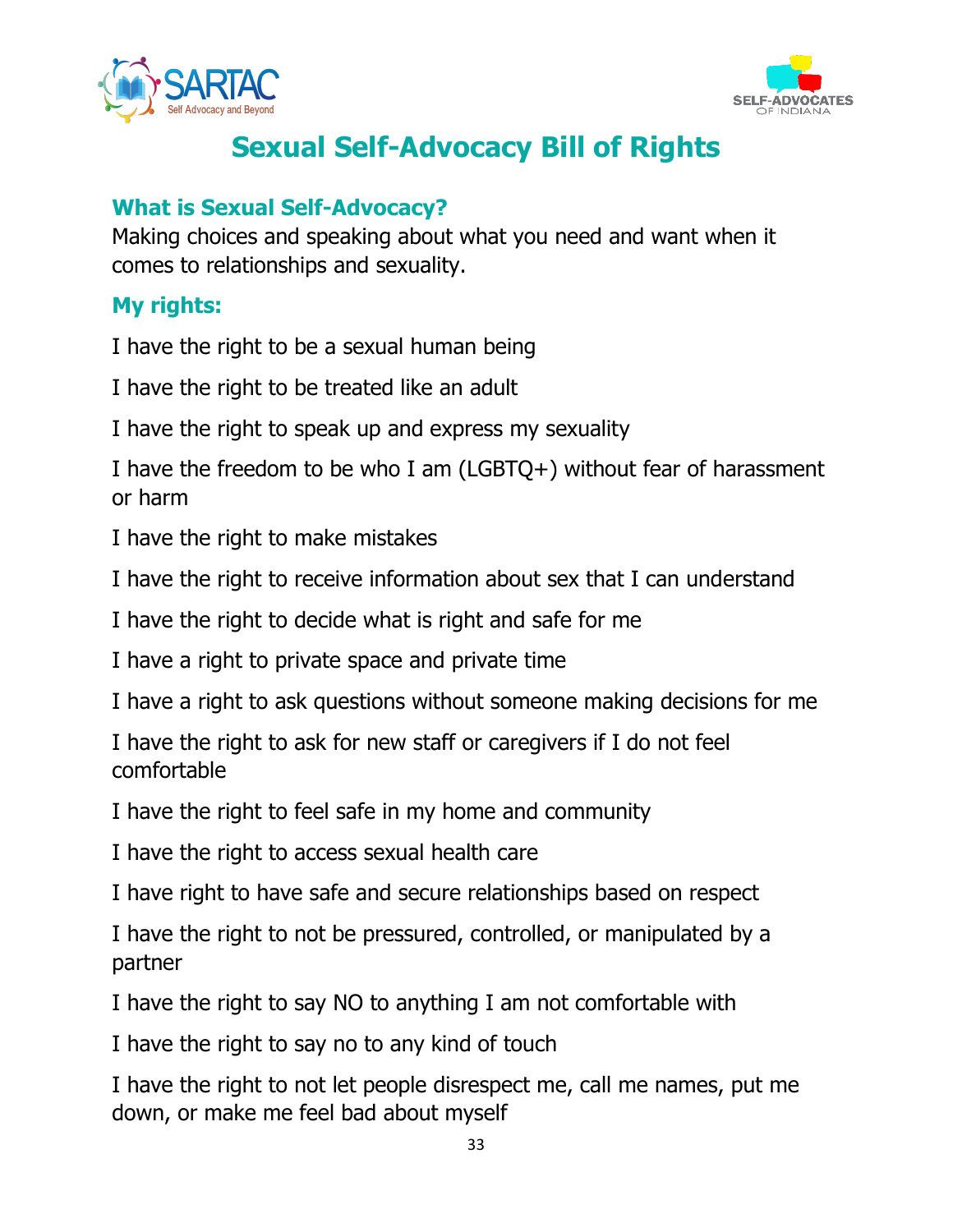# **Survey for Providers & DSPs**

- 1. Does your agency have written policies about reporting of suspected abuse, neglect, or exploitation?
	- □ Yes
	- □ No
	- □ I'm not sure
- 2. Are all employees trained on this policy?
	- □ Yes
	- □ No
	- $\Box$  I'm not sure
- 3. Are you individuals you served trained on this policy?
	- □ Yes
	- □ No
	- $\Box$  I'm not sure
- 4. Does your agency have a whistleblower policy, protecting clients or staff who come forward with suspected abuse?
	- □ Yes
	- □ No
	- $\Box$  I'm not sure
- 5. In the past five years, how many times has a participant reported to you or someone you directly supervise that they have been abused?
	- $\Box$  More than 5 times
	- $\Box$  Less than 3 times
	- $\Box$  Less than 2 times
	- □ Once
	- □ Never
- 6. How confident did you feel about handling the situation?
	- □ Extremely confident
	- □ Very confident
	- $\Box$  Somewhat confident
	- $\Box$  Not so confident
	- $\Box$  Not at all confident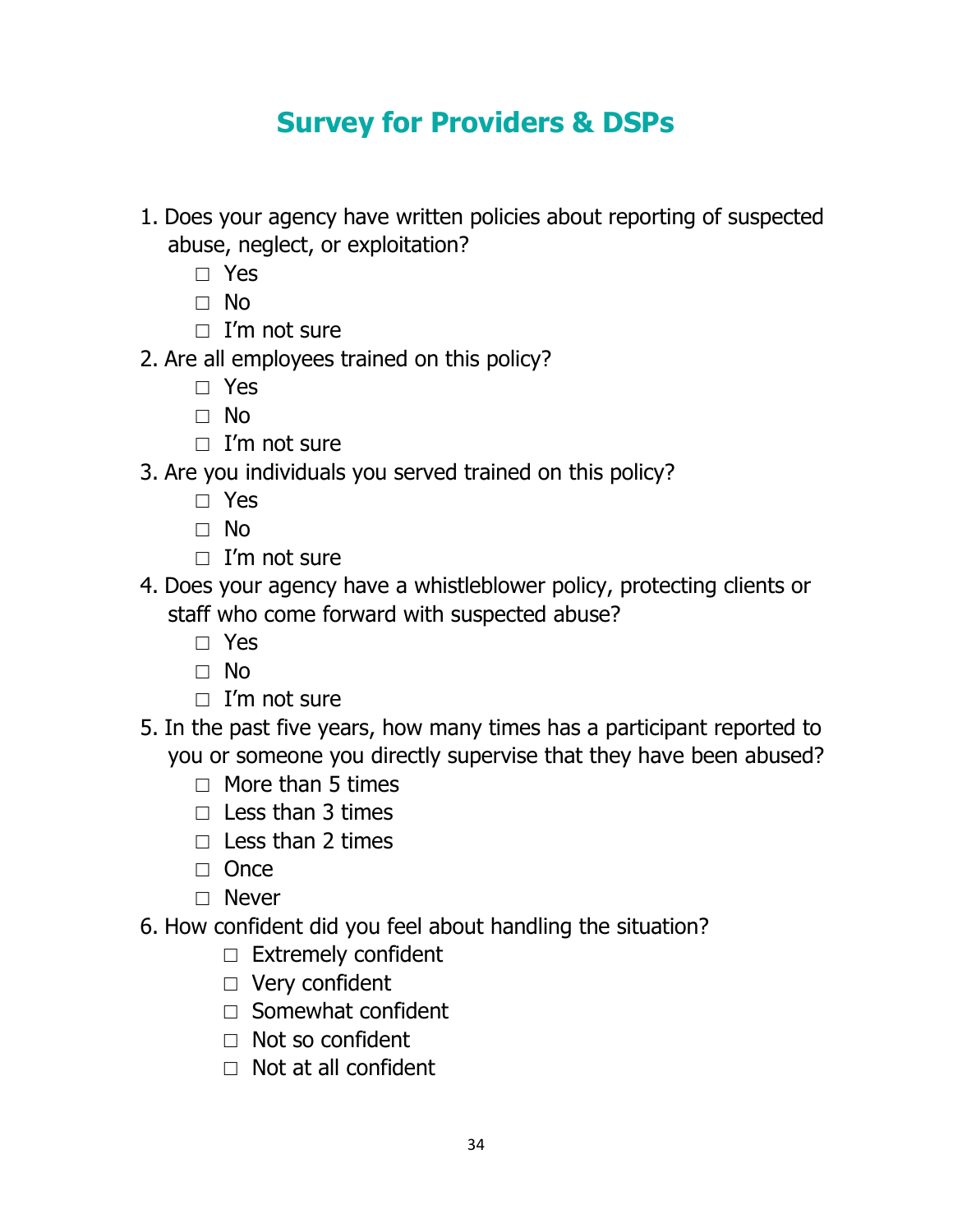- 7. Does your agency have policies allowing individual you serve to participate in consensual sexual activities?
	- □ Yes
	- □ No
	- $\Box$  I'm not sure
- 8. In your agency's residential settings, do your policies allow individuals you serve to have a private space and private time?
	- □ Yes
	- □ No
	- $\Box$  I'm not sure
- 9. How comfortable are you talking about sexuality to individuals you serve?
	- □ Very comfortable
	- □ Somewhat comfortable
	- □ Not very comfortable
	- $\Box$  Not comfortable at all
- 10. Does your agency provide access to resources for people who want to learn about sexuality?
	- □ Yes
	- □ No
	- $\Box$  I'm not sure
- 11. If an individual you served told you they had been abused or been a witness to abuse, who would you tell?

 $\overline{\phantom{a}}$  , and the contribution of the contribution of the contribution of the contribution of the contribution of the contribution of the contribution of the contribution of the contribution of the contribution of the

- 12. Are you a mandated reporter?
	- □ Yes
	- □ No
	- □ I'm not sure
- 13. In which settings do you provide services? (Select all that apply)
	- □ Community
	- $\Box$  In an individual's personal home or family home
	- $\Box$  At a day program or workshop
	- $\Box$  In an agency residential setting
	- $\Box$  On a job site
	- □ Other\_\_\_\_\_\_\_\_\_\_\_\_\_\_\_\_\_\_\_\_\_\_\_\_\_\_\_\_\_\_\_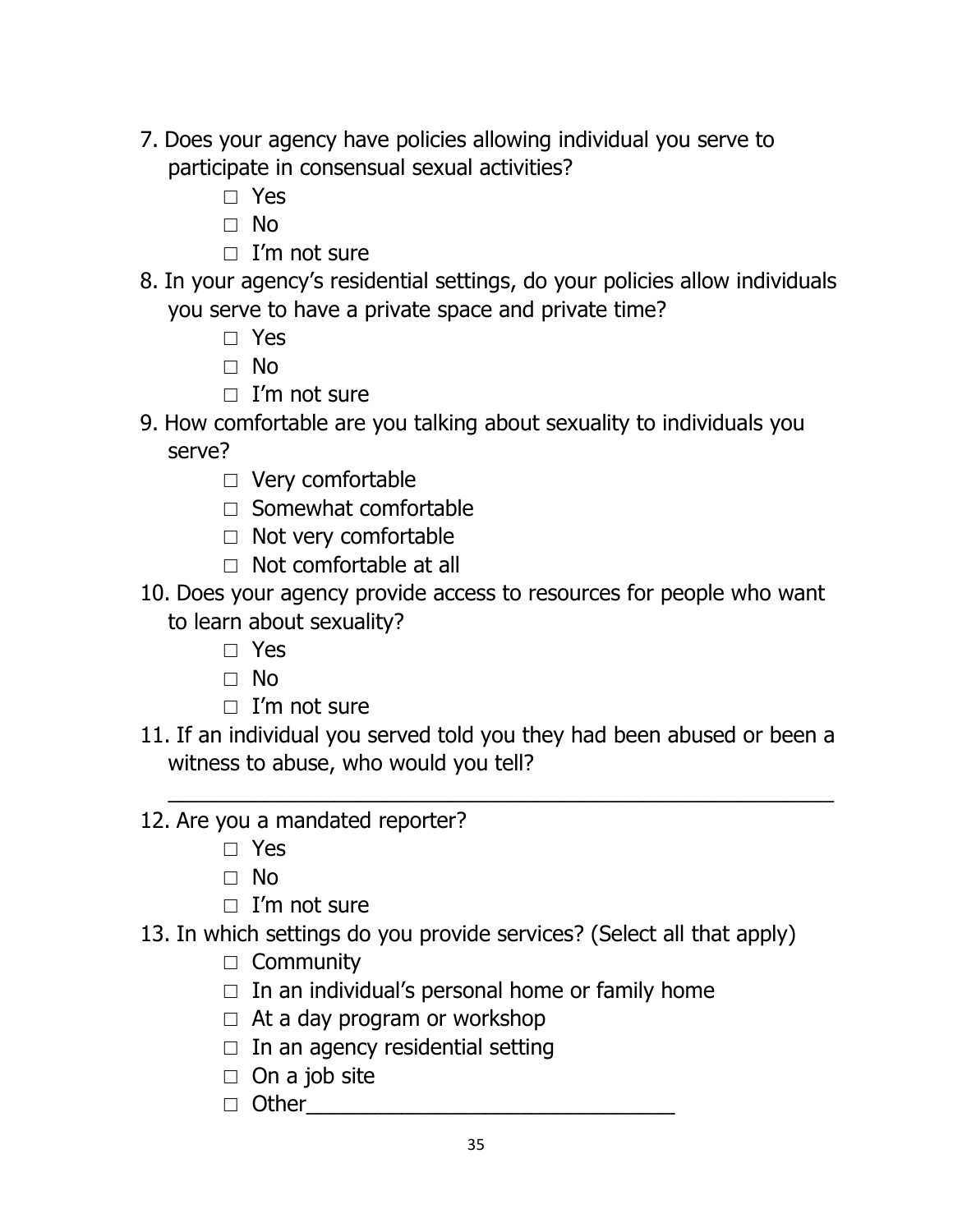

**Self-Advocates of Indiana** 

# **Board Member Values Statement**

Self-Advocates of Indiana's vision is to speak out and advocate for equal rights, respect and inclusion for all in the community.

Self-Advocates of Indiana (SAI) is committed to creating and keeping a safe, stable and nurturing environment where all members feel safe to work, learn and grow. As part of this commitment, SAI will promote a safe, equal, and supportive environment between members of SAI and will prohibit all forms of violence, harassment, discrimination, or disrespect.

## **What is a Safe, Stable, and Nurturing Environment?**

- Based on care, affection, friendship, and equality for all individuals
- All relationships involve disagreements and ups and downs, but in safe, stable, and nurturing relationships, everyone gets to be themselves.
- All members deserve to have their own thoughts, opinions, interests, friends and intimate relationships.
- Safe, Stable and Nurturing relationships are respectful.
- Respectful relationships feel fun, they feel safe, they feel mutual.

This policy applies to all Self-Advocates of Indiana sponsored activities, including any overnight stays or travel sponsored by SAI. The policy also applies to contact through technology, cell phones, or social media if it has a negative effect on the selfadvocate community or on any member's ability to participate in SAI activities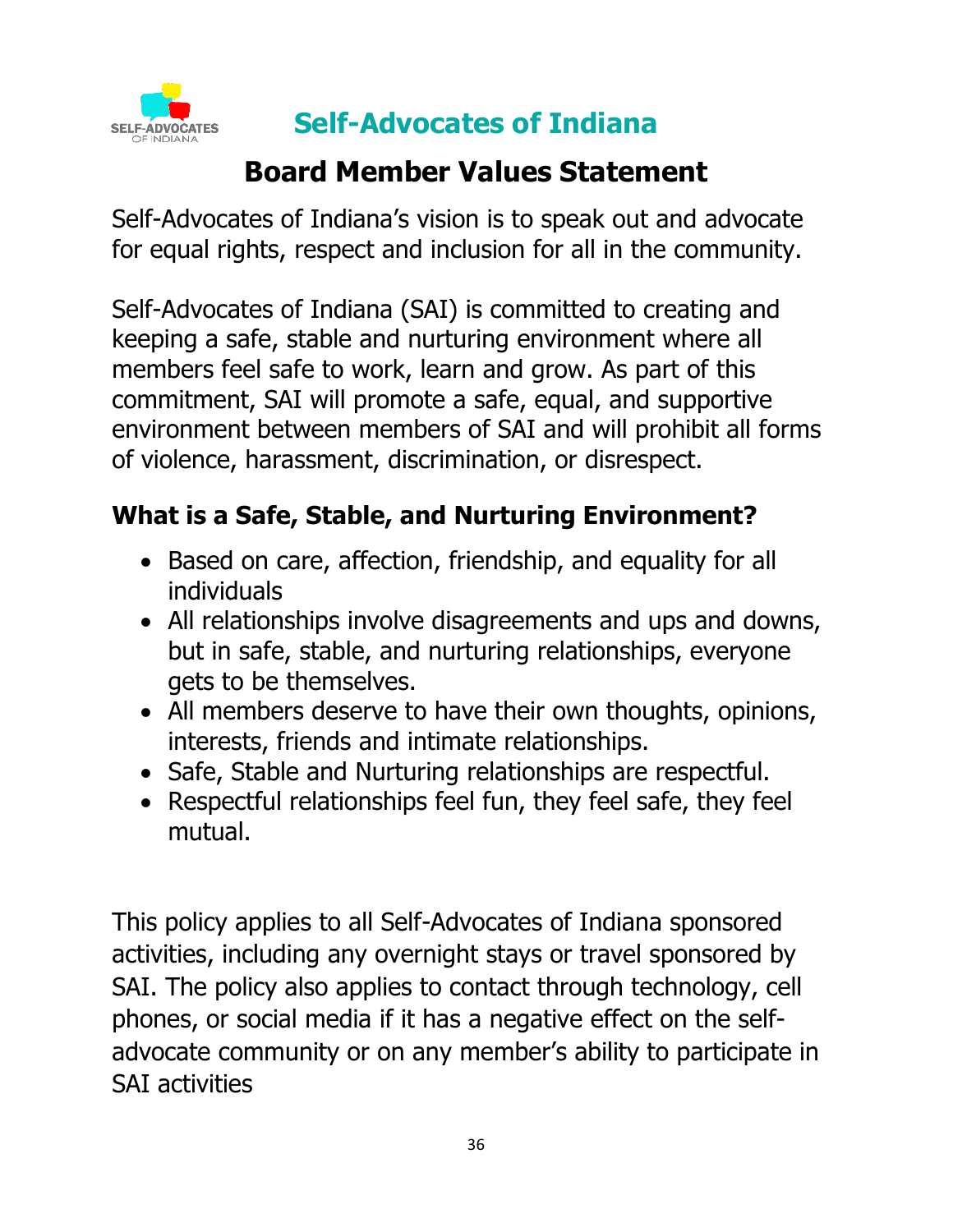## **In order to create a safe, stable, and nurturing environment at all SAI activities, as a member of the Self-Advocates of Indiana Board of Directors, I will:**

- Treat all SAI members, staff, and people with whom SAI has business relationships with respect, courtesy, and dignity.
- Help create a welcoming, respectful, and comfortable environment for all.
- Not use abusive or harmful language, including harmful language about a person's race, ethnicity, gender identity, sexual orientation, disability, or religion
- Never make unwanted verbal, sexual, or physical contact with other members
- I will NOT harass, threaten, embarrass, or insult others.
- Follow all rules and policies determined by the Self-Advocates of Indiana Board of Directors and its By-Laws.
- Behave in a way that is safe, and does not put myself or others at risk of physical harm or legal action
- Recognize that as a leader of SAI, my actions represent the Self-Advocates of Indiana organization
- Respect the confidentiality of my fellow SAI members
- Make sure that everyone is included, and no one is left out or left behind
- Never use physical violence or threaten physical violence upon another member of SAI
- Show up ready to work and do my best
- Actively participate and uphold any assigned responsibilities

 $\frac{1}{2}$  ,  $\frac{1}{2}$  ,  $\frac{1}{2}$  ,  $\frac{1}{2}$  ,  $\frac{1}{2}$  ,  $\frac{1}{2}$  ,  $\frac{1}{2}$  ,  $\frac{1}{2}$  ,  $\frac{1}{2}$  ,  $\frac{1}{2}$  ,  $\frac{1}{2}$  ,  $\frac{1}{2}$  ,  $\frac{1}{2}$  ,  $\frac{1}{2}$  ,  $\frac{1}{2}$  ,  $\frac{1}{2}$  ,  $\frac{1}{2}$  ,  $\frac{1}{2}$  ,  $\frac{1$ 

Signature Date Date